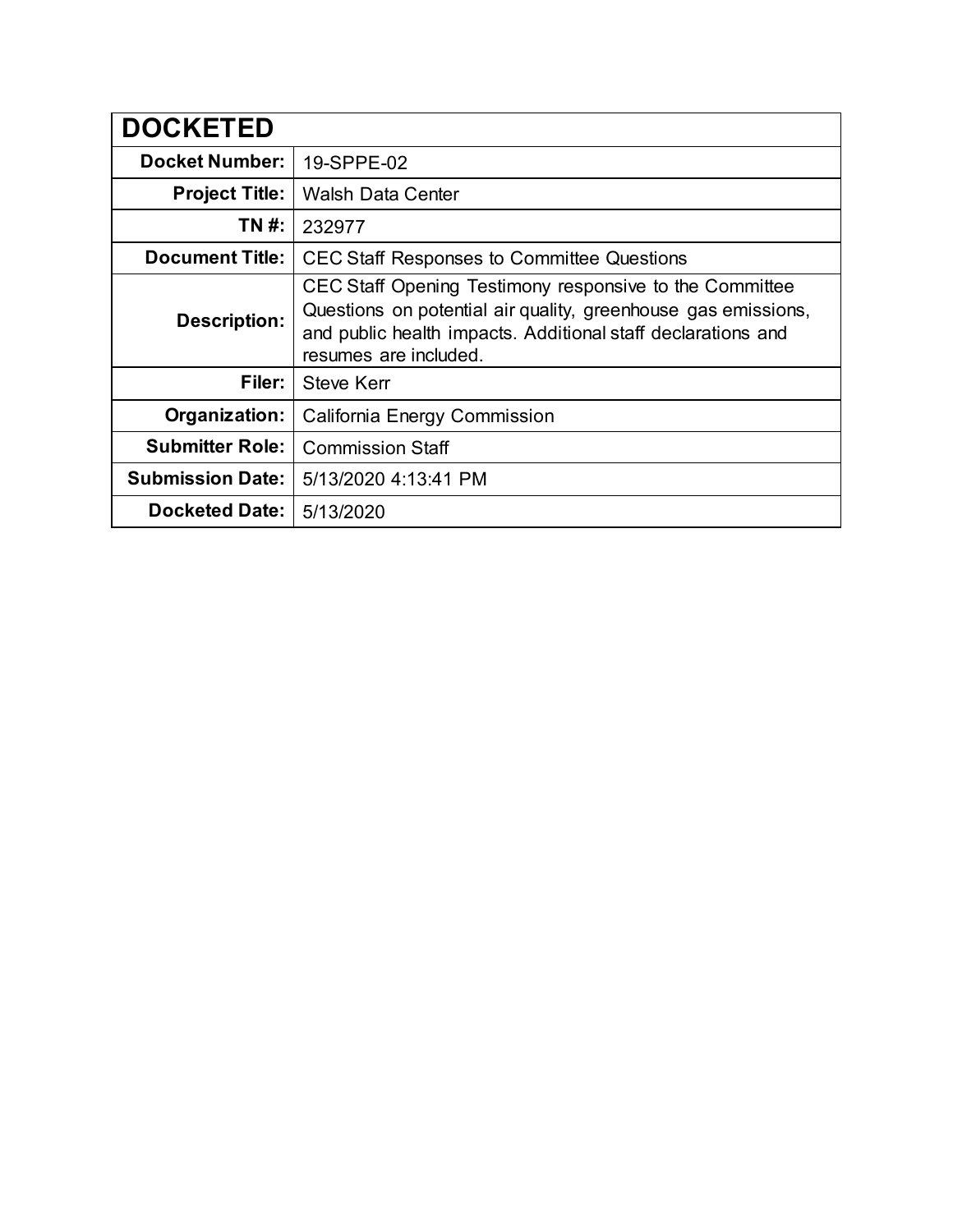# **M e m o r a n d u m**

**To:** Commissioner Karen Douglas, Presiding Member **Date:** May 13, 2020 Commissioner Patty Monahan, Associate Member

| From: | <b>California Energy Commission</b> | Leonidas Payne         |
|-------|-------------------------------------|------------------------|
|       | 1516 Ninth Street                   | <b>Project Manager</b> |
|       | <b>Sacramento, CA 95814-5512</b>    | (916) 651-0966         |

### **Subject: CEC STAFF RESPONSES TO COMMITTEE QUESTIONS REGARDING THE WALSH BACKUP GENERATING FACILITY (19-SPPE-02) APPLICATION FOR SMALL POWER PLANT EXEMPTION (SPPE) PROCEEDING**

In accordance with the Committee's NOTICE OF PREHEARING CONFERENCE AND EVIDENTIARY HEARING, REVISED SCHEDULING ORDER, AND FURTHER ORDERS docketed April 30, 2020 (TN 232878), California Energy Commission (CEC) staff submits its responses to the Committee's questions regarding Public Health and Greenhouse Gas Emissions (Attachment A).

Staff additionally submits a set of declarations covering this new testimony and associated resumes (Attachment B).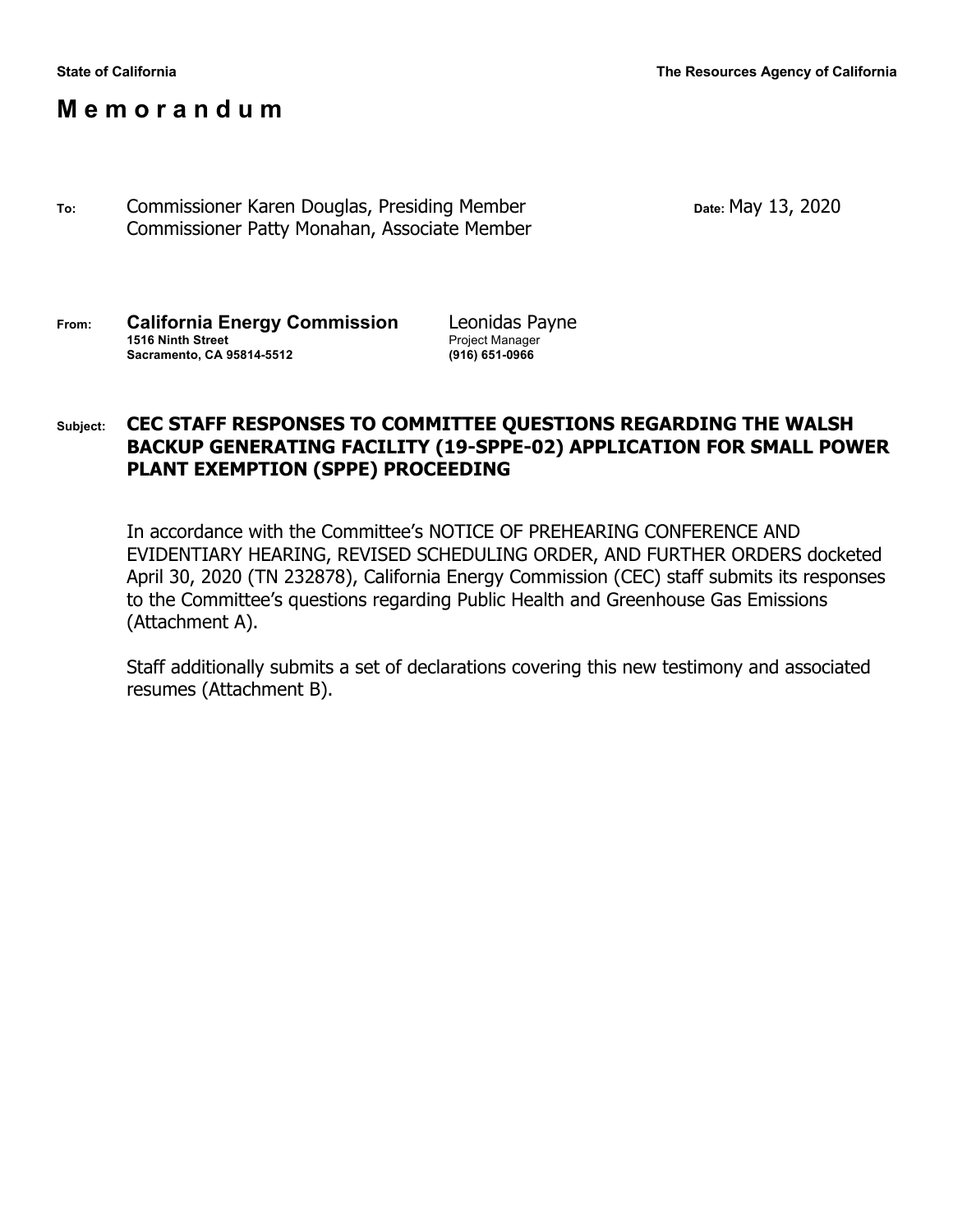# **ATTACHMENT A: STAFF RESPONSES TO COMMITTEE QUESTIONS**

# **Subject Area: Public Health Pertaining to Toxic Air Contaminants (TACs)**

**PH-1: In "Staff's Responses to Comments Received on the Initial Study," Staff states that it will work with BAAQMD staff to resolve BAAQMD's comments on the TACs analysis and Health Risk Assessment (HRA). Has Staff resolved BAAQMD's comments regarding whether the analysis of TACs and the HRA is correct? Explain.**

Yes, CEC technical staff understands the basis for BAAQMD's comments on the TAC analysis and the direct and cumulative HRA. Staff completed and presented a discussion in the Walsh Initial Study/Proposed Mitigated Negative Declaration (IS/PMND) of the direct HRA consistent with past practices and section 2.3 of the BAAQMD 2017 CEQA Guidelines<sup>1</sup>.

Section 2.3 of the BAAQMD CEQA Guidelines recommends an additional step staff does not usually undertake – a cumulative HRA of a proposed project and nearby (within 1,000 feet) TAC sources, both existing and proposed.

CEC staff usually conducts an HRA), especially for cancer, looking at incremental risk only, not a cumulative risk. The reasons are described in details below:

1. Staff relies upon regulations implementing the provisions of Proposition 65, the Safe Drinking Water and Toxic Enforcement Act of 1986, (Health & Safety Code, §§ 25249.5 et seq.) for guidance in establishing significance levels for carcinogenic exposures. Title 22, California Code of Regulations, section 12703(b) states that "the risk level which represents no significant risk shall be one which is calculated to result in one or less excess cancer cases within an exposed population of 100,000, assuming lifetime exposure." This risk level is equivalent to a cancer risk of 10 in 1 million, which is also written as  $10 \times 10^{-6}$ . In other words, under state regulations, an *incremental* cancer risk greater than 10 in 1 million due to impacts from a project should be regarded as suggesting a potentially significant carcinogenic impact on public health. The 10 in 1 million risk level is also used by the Air Toxics "Hot Spots" (AB 2588) program as the public notification threshold for air toxic emissions from existing sources. BAAQMD also stated that "cancer risk is the incremental probability that an individual will develop cancer over a lifetime as a direct result of exposure to potential carcinogens from anthropogenic sources...<sup>2"</sup>

 $1$  https://www.baaqmd.gov/ $\sim$ /media/files/planning-and-

research/ceqa/ceqa\_guidelines\_may2017-pdf.pdf?la=en

<sup>&</sup>lt;sup>2</sup> https://www.baaqmd.gov/~/media/files/planning-and-research/cega/tools/2020\_02\_20methodology-risk-and-hazards-screening-tool-pdf.pdf?la=en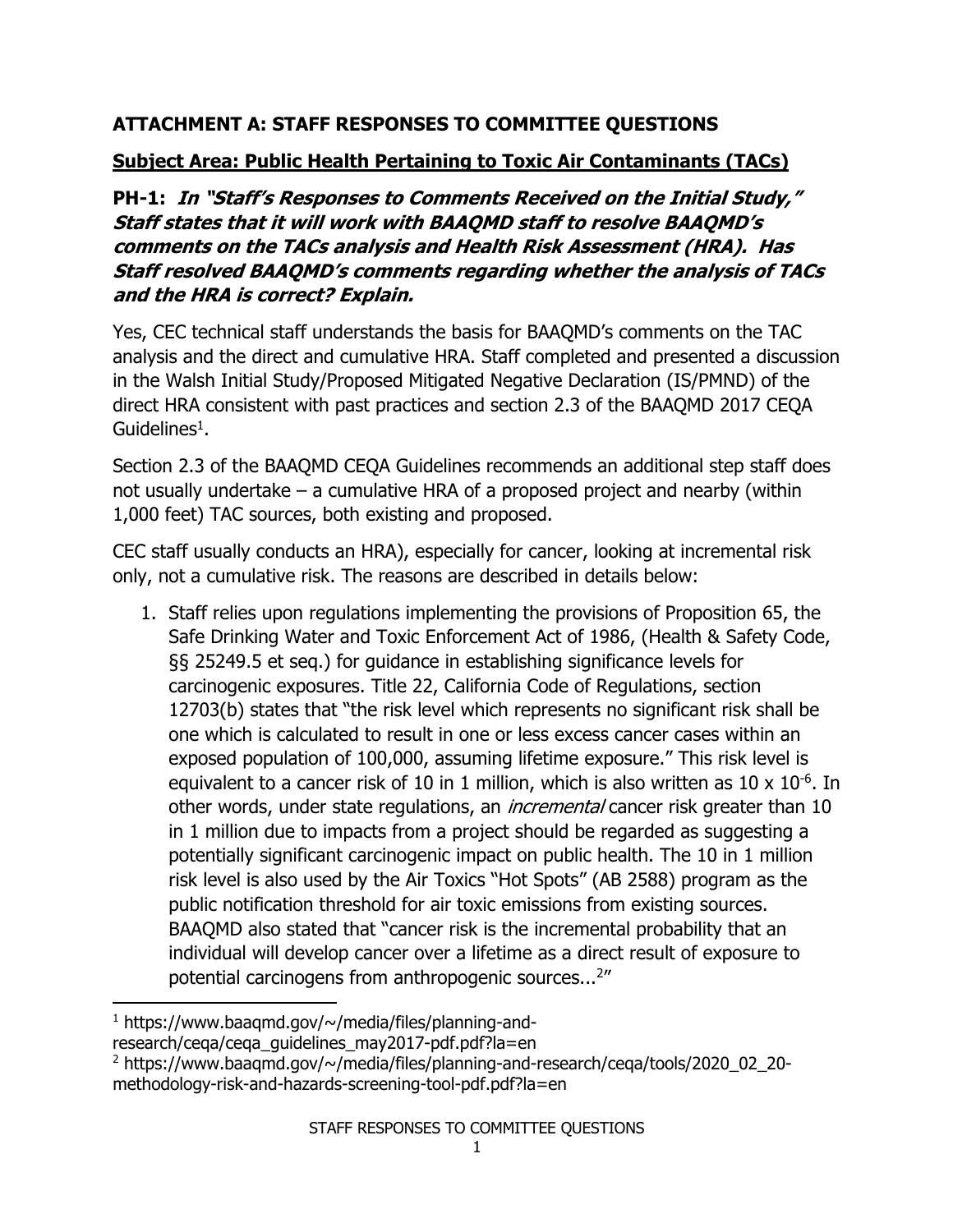- 2. According to the explanation of background (non-site-related) exposures by the California Office of Environmental Health Hazard Assessment (OEHHA)<sup>3</sup>, "a small incremental dose of a toxic constituent that would otherwise be of no concern, may become a concern if the exposed person is already receiving a background dose of the constituent and the combined exposures may exceed the toxic threshold. For this reason, risk managers may wish to take background exposures into account in their decision-making process. This is of primary importance for non-carcinogenic toxic effects, which are generally thought to exhibit a toxic threshold. Carcinogens, on the other hand are generally treated as exhibiting no threshold. Thus, the incremental risk posed by a given exposure to a carcinogen does not depend on the individual's background exposure to that or any other carcinogen."
- 3. When examining such risk estimates, it is important to note that the background cancer risk is already high. The overall lifetime risk of developing cancer for the average male in the United States is about 1 in 2, or 500,000 in 1 million and about 1 in 3, or 333,333 in 1 million for the average female (American Cancer Society 2020<sup>4</sup>). From 2012 to 2016, the annual cancer incidence rates in California were 43.5 in 1 million for males and 38.64 in 1 million for females. Also, from 2012 to 2016, the cancer death rates for California are 16.76 in 1 million for males and 12.43 in 1 million for females (American Cancer Society, Cancer Facts & Figures 2016, Table 4 and Table  $5^5$ ).

Therefore, given that the background cancer risk is already high, and consistent with other state agencies, staff usually uses the incremental cancer risk of 10 in one million as the threshold, and only conducts an incremental health risk assessment to evaluate impacts due to a proposed project. However, in response to the BAAQMD's comments, staff conducted a cumulative HRA for the Walsh project.

As an initial matter, assumptions contained in HRAs are conservative to ensure protection of public health and take into account the most sensitive individuals in the population, such as the elderly, infants, and people with pre-existing medical conditions. Staff incorporated every conservative assumption called for by state and federal agencies responsible for establishing methods for analyzing public health impacts (Initial Study, p. 5.3-30).

<sup>3</sup> https://oehha.ca.gov/media/downloads/crnr/schoolscreen5.pdf

<sup>4</sup> https://www.cancer.org/cancer/cancer-basics/lifetime-probability-of-developing-or-dying-fromcancer.html

<sup>5</sup> https://www.cancer.org/content/dam/cancer-org/research/cancer-facts-and-statistics/annualcancer-facts-and-figures/2020/cancer-facts-and-figures-2020.pdf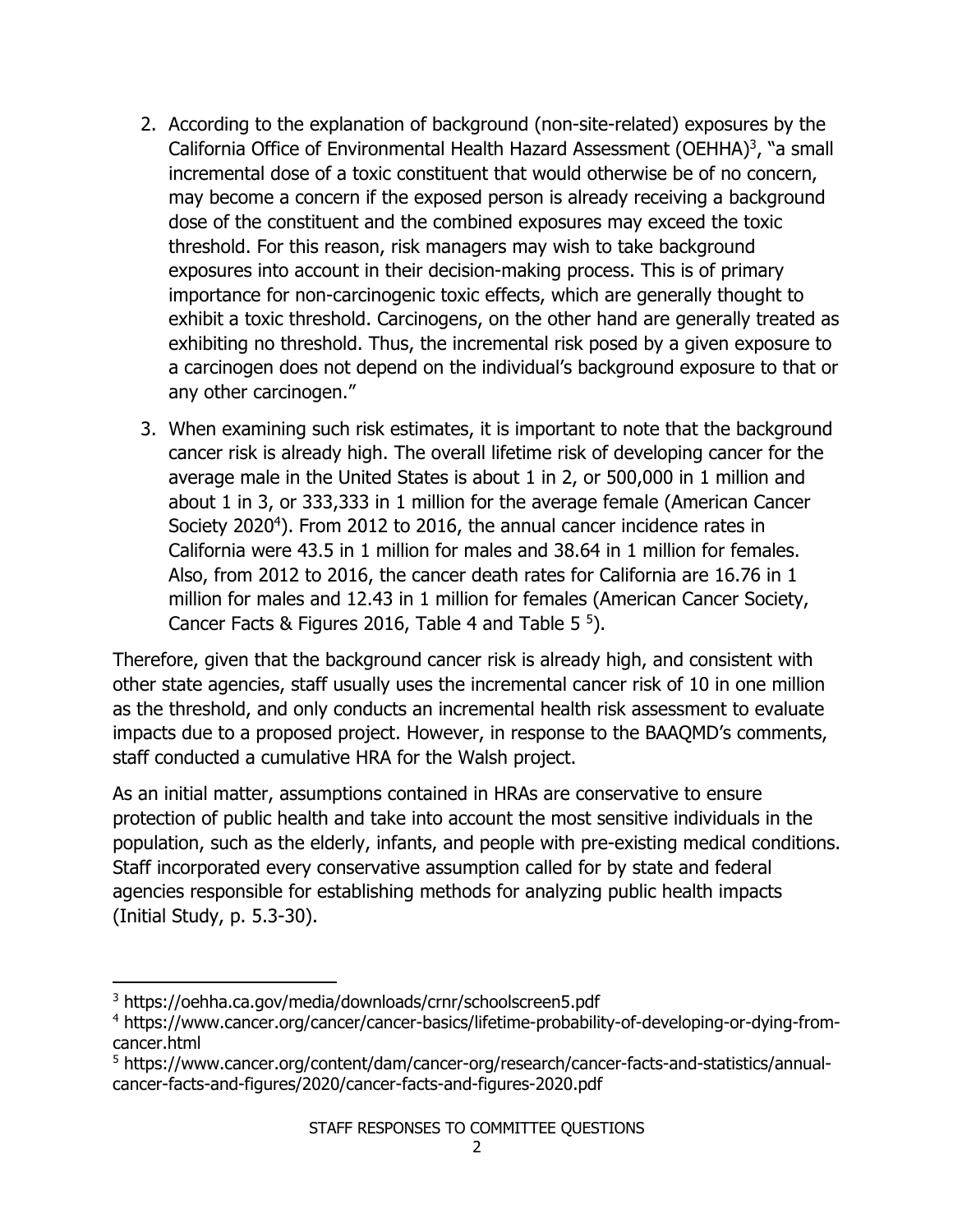In addition, for purposes of determining the cancer, chronic and acute impacts associated with the testing and maintenance of the backup generators, staff assumed an exposure profile based on all 33 backup generators running at 100 percent for the maximum allowable time period of 50 hours a year (Initial Study, pp. 5.3-30 and 5.3- 39). This results in a very conservative finding because actual testing would be performed on one generator at a time and most testing would be well below 100 percent of capacity (Initial Study, pp. 5.3-9 and 5.3-26).

The conservative assumptions built into the HRA and the fact that existing conditions resulting from common TAC sources like roads, rail lines, dry cleaners, airports, chrome plating operations, and other operations overwhelm a discrete new source like the Walsh project. A cumulative HRA that considers existing background does not change the findings of the direct HRA assessment. In addition, while air quality cumulative impacts could occur with sources within a 1,000 or 2,000-foot radius, cumulative public health impacts are usually not significant unless the emitting sources are extremely close to each other, within a few blocks.

After consulting with the BAAQMD, and discussing various methodologies for a cumulative HRA, including the treatment of background levels, staff selected emissions from existing sources within 1,000 feet of the project plus a portion of the airport. Based on this approach, incorporating BAAQMD suggestions, staff performed a supplemental analysis. (See response to PH-2).

# **PH-2: If Staff has not resolved BAAQMD's comments on the TACs analysis and HRA, is the analysis nonetheless CEQA compliant and consistent with the BAAQMD methodology? Explain.**

CEC technical staff have been working cooperatively with BAAQMD staff in an attempt to ensure a consensus HRA analytical approach that is CEQA compliant and consistent with BAAQMD guidelines. CEC staff believes that the Initial Study as published contained a robust HRA to determine whether the project would expose sensitive receptors to substantial pollutant concentrations and met the requirements of CEQA. Section 2.3 of the BAAQMD 2017 CEQA Guidelines contains additional thresholds for a 1000-foot cumulative assessment. The BAAQMD, in its comments, also suggested in this case, the CEC staff go beyond 1,000 feet to capture the potential emissions from a larger emitter, the San Jose International Airport. Therefore, staff's updated analysis, described below, includes the analysis to 1,000 feet from the property line, plus emissions from portions of the San Jose International Airport that are within 2,000 feet of the project.

The cumulative HRA conducted by staff in response to the BAAQMD's comments is an assessment of the proposed project's impact summed with the impacts of existing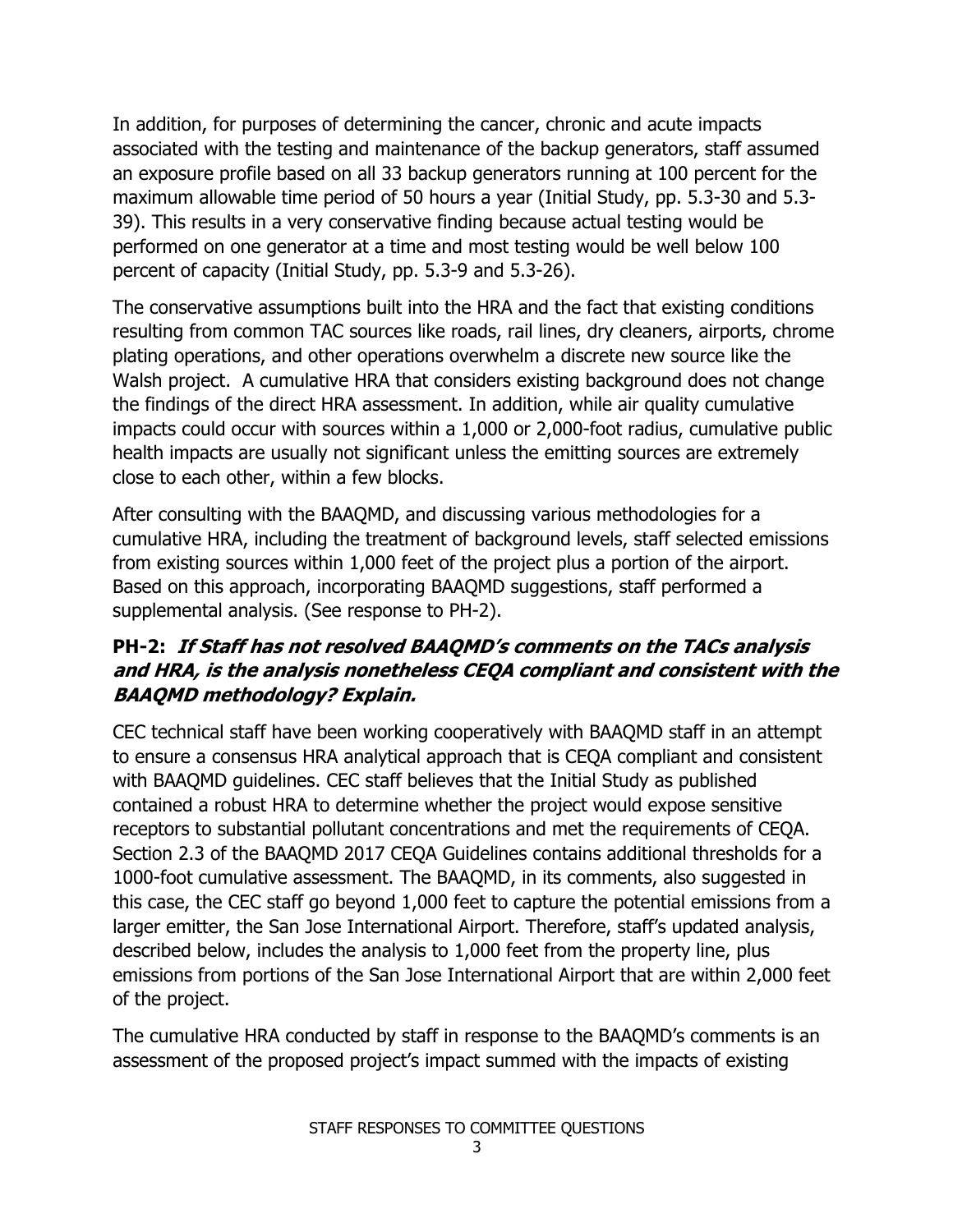sources located within 1,000 feet of the project and adding emissions from portions of the San Jose International Airport that are within 2,000 feet of the project. The results of staff's cumulative HRA are compared to the BAAQMD CEQA cumulative thresholds of significance in Tables 1, 2 and 3, below. The staff's cumulative HRA includes four major types of sources: (1) San Jose International Airport emissions sources located within 2,000 feet of the boundary proposed for the Walsh and Sequoia (19-SPPE-03) projects combined; (2) existing stationary sources; (3) surrounding highways, main streets, and railways; and (4) the proposed Walsh project.

# 1) San Jose International Airport

Although the Norman Y. Mineta San Jose International Airport is more than 1,000 feet away from the Walsh project boundary, staff included the impacts due to airport operations as requested by BAAQMD. In November 2019, the City of San Jose published a Draft Environmental Impact Report (EIR) for the airport master plan update, which is available on the city's website<sup>6</sup>. Staff obtained the modeling files for the airport from the City of San Jose.

Based on the modeling files from City of San Jose for baseline year 2018, staff performed an independent HRA of the airport sources located within 2,000 feet of Walsh and Sequoia combined, since the analysis would be used for both projects. This extends the area somewhat beyond the 2,000 feet distance for Walsh alone. The 2,000 foot zone area focuses on the northwestern portion of the airport. The results of staff's independent analysis are shown below in Table 1 for 30-year cancer risk for residential/sensitive receptors and 25-year cancer risk for worker receptors, Table 2 for chronic hazard indices, and Table 3 for annual PM2.5 concentrations.

2) Existing Stationary Sources

The cumulative cancer risk, chronic hazard index, and PM2.5 concentrations from existing stationary sources were obtained from BAAQMD'S Permitted Sources Risk and Hazards Map. Then the risks were calculated using BAAQMD's Health Risk Calculator to refine screen-level cancer risk, chronic health hazard index, and PM2.5 concentrations. The Health Risk Calculator incorporates factors such as risk associated with individual toxic air contaminants emitted from an existing stationary source and the distance that a stationary source is from the proposed project's Maximally Exposed Individual Worker (MEIW), Maximally Exposed Individual Sensitive Receptor (MEI SR), and Maximally

<sup>6</sup> https://www.sanjoseca.gov/your-government/department-directory/planning-building-codeenforcement/planning-division/environmental-planning/environmental-review/active-eirs/sjcairport-master-plan-update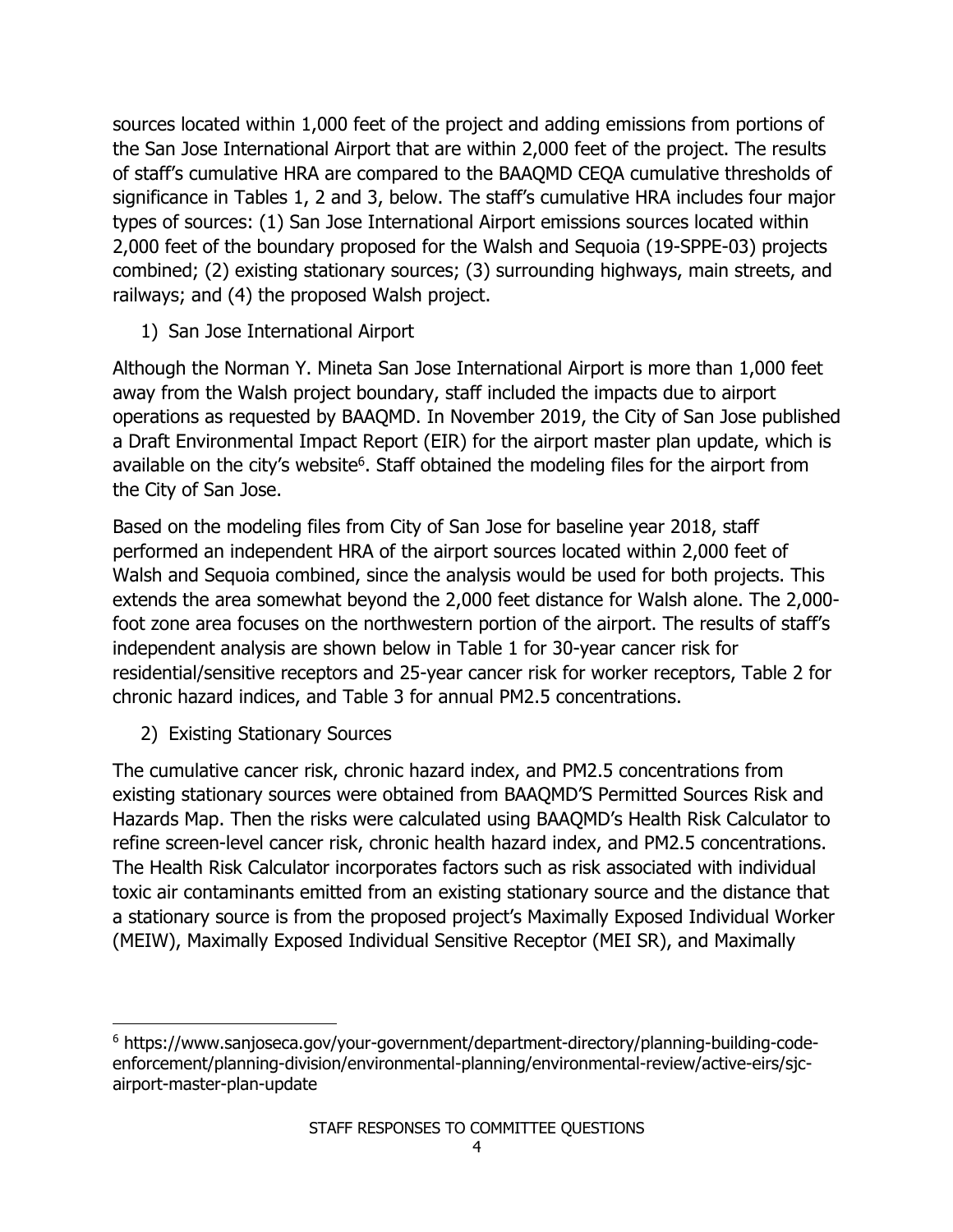Exposed Individual Resident (MEIR) locations to calculate overall cancer risk, hazard index, and PM2.5 concentration from these existing stationary sources.

Staff searched for emissions data from existing stationary sources located within 1,000 feet of the proposed project's MEIW, MEI SR, and MEIR. Staff then estimated the distances of these stationary sources to the project's MEIW, MEI SR, and MEIR. Staff finally applied the distance adjustment multiplier in the Health Risk Calculator to get the refined cumulative cancer risk, chronic hazard index, and PM2.5 concentration of the stationary sources at the project's MEIW, MEI SR, and MEIR. The MEIW is located on the southeast corner of the project's fence line, the MEI SR is a school located to the northeast of the site at a distance of approximately 3,100 feet from the project fence line, and the MEIR is located to the south of the site at a distance of approximately 2,580 feet from the project fence line.

3) Surrounding Highways, Major Streets, and Railways

The cancer risk and PM2.5 concentration from highways, major streets, and railways located within 1,000 feet of the project were determined using BAAQMD "raster files" obtained from BAAQMD staff. These incorporate annual average daily traffic (AADT) per EMFAC 2014 data for the 2014 on-road fleet mix and include OEHHA's 2015 Guidance Methods.

4) The Proposed project

For the Walsh project, please see the result of the applicant's HRA for facility wide operation of the proposed project beginning on page 5.3-29 and presented in Table 5.3-10 of the Initial Study.

Tables 1 through 3 below summarize the results of the staff cumulative HRA and compare the results to corresponding BAAQMD thresholds of significance for cumulative risk and hazards. The cumulative cancer risk, hazard index, and PM2.5 concentration were conservatively calculated using the maximum value in relation to the MEIW, MEI SR, and MEIR. Results show that the cumulative cancer risk results (Table 1) and chronic hazard index results (Table 2) are below BAAQMD thresholds of significance.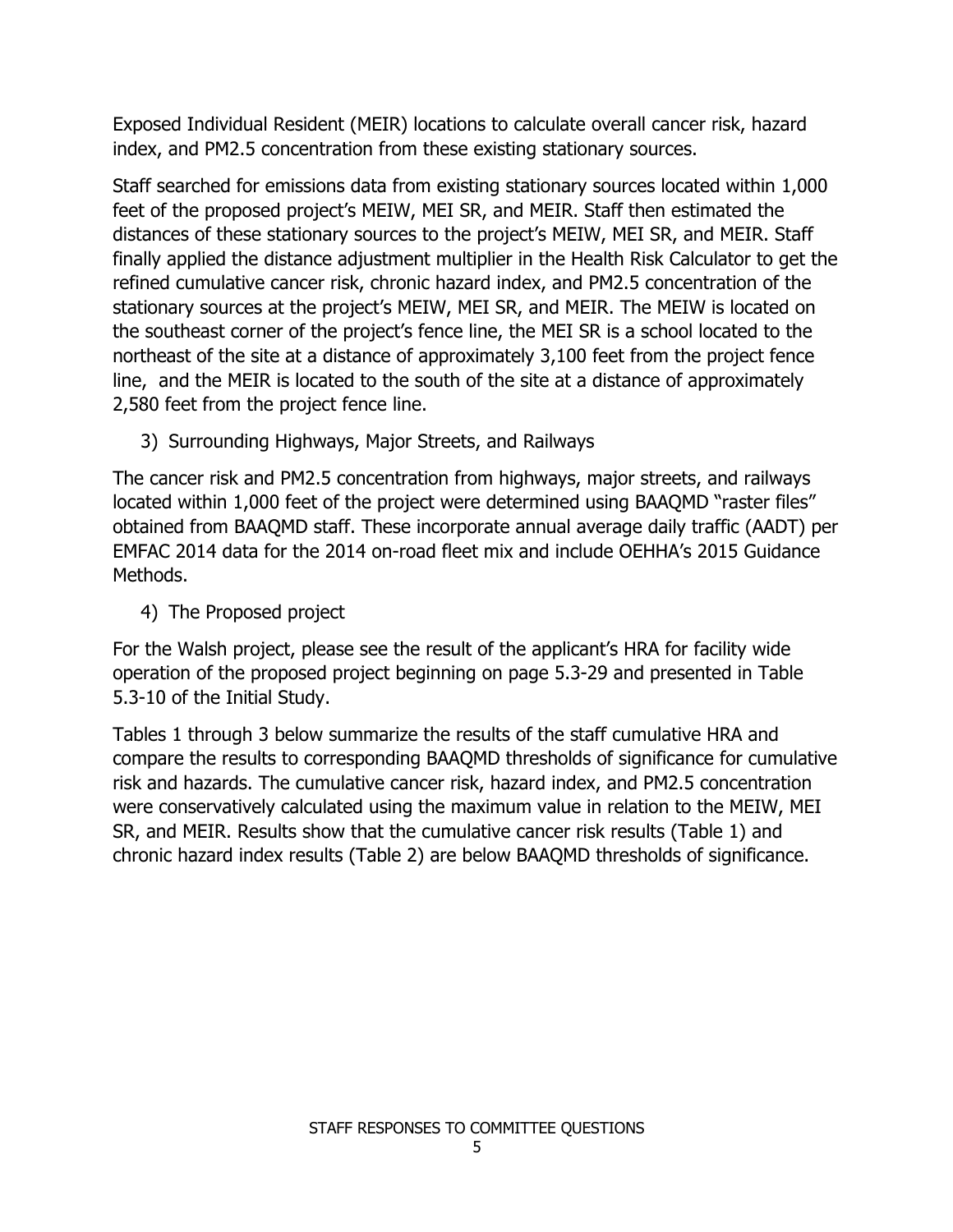# **Table 1 CANCER IMPACTS FROM CUMULATIVE SOURCES LOCATED WITHIN 1,000 FEET OF THE WALSH PROJECT AND PORTIONS OF THE SAN JOSE INTERNATIONAL AIRPORT LOCATED WITHIN 2,000 FEET OF THE WALSH PROJECT**

| <b>Sources of</b><br><b>Cumulative Impacts</b>                                                         | <b>Cancer Risk (per</b><br>million) to<br><b>Maximally Exposed</b><br><b>Individual Worker</b><br>(MEIW <sup>1</sup> ) | <b>Cancer Risk (per</b><br>million) to<br><b>Maximally Exposed</b><br><b>Individual Sensitive</b><br><b>Receptor (MEI SR)</b> | <b>Cancer Risk (per</b><br>million) to<br><b>Maximally Exposed</b><br><b>Individual Resident</b><br>(MEIR) |
|--------------------------------------------------------------------------------------------------------|------------------------------------------------------------------------------------------------------------------------|-------------------------------------------------------------------------------------------------------------------------------|------------------------------------------------------------------------------------------------------------|
| <b>San Jose</b><br><b>International Airport</b><br>(within 2,000 feet)                                 | 6.81                                                                                                                   | 20.07                                                                                                                         | 2.81                                                                                                       |
| <b>Existing Stationary</b><br><b>Sources (within</b><br>1,000 feet)                                    | 0.33                                                                                                                   | 7.58                                                                                                                          | 2.67                                                                                                       |
| <b>Surrounding</b><br><b>Highways, Major</b><br>Streets, and<br><b>Railways</b><br>(within 1,000 feet) | 18.66                                                                                                                  | 58.31                                                                                                                         | 46.94                                                                                                      |
| <b>Walsh Project</b>                                                                                   | 4.64                                                                                                                   | 0.04                                                                                                                          | 0.04                                                                                                       |
| Sequoia Project                                                                                        | 2.2 <sup>2</sup>                                                                                                       | $-3$                                                                                                                          | 0.19 <sup>4</sup>                                                                                          |
| <b>McLaren Project (17-</b><br><b>SPPE-01)</b>                                                         | 2.29 <sup>2</sup>                                                                                                      | $-3$                                                                                                                          | 0.69 <sup>5</sup>                                                                                          |
| <b>Total - Cumulative</b><br><b>Sources</b>                                                            | 34.93                                                                                                                  | 86.0                                                                                                                          | 53.35                                                                                                      |
| <b>Significance</b><br><b>Threshold</b>                                                                | 100                                                                                                                    | 100                                                                                                                           | 100                                                                                                        |
| <b>Potential Significant</b><br>Impact?                                                                | No                                                                                                                     | No                                                                                                                            | No                                                                                                         |

<sup>1</sup> Table 5.3-10 on page 5.3-31 of staff's Initial Study also includes results at the point of maximum impact (PMI), which is located on the southeast corner of the project fence line of the proposed project. Staff recommends not using this result because it is based on an assumption of exposure duration for 30 years and staff does not expect a receptor would be there for that long. In addition, with BAAQMD staff support, CEC staff also converted the 30-year residential cancer risks from the existing stationary sources and surrounding highways, major streets, and railways to 25-year worker cancer risks at the MEIW based on the ratio of exposure duration.

<sup>2</sup> MEIW from Sequoia and McLaren projects. This is just the worst-case addition for screening purposes, and should not be used as precedent for future project.

 $3$  The Walsh MEI SR location is more than 3,000 feet away from both Sequoia and Walsh and more than 5,000 feet away from McLaren. Therefore, staff does not expect the impact of Sequoia or McLaren at Walsh MEI SR to be significant.

<sup>4</sup> The Walsh MEIR location modeled by the Walsh applicant is almost identical to the Sequoia MEIR location modeled by the Sequoia applicant. They are just about 14 meters (46 ft) apart. Therefore, staff adds the Sequoia MEIR results to the Walsh MEIR cumulative impacts. This is just the worst-case addition for screening purposes, and should not be used as precedent for future project.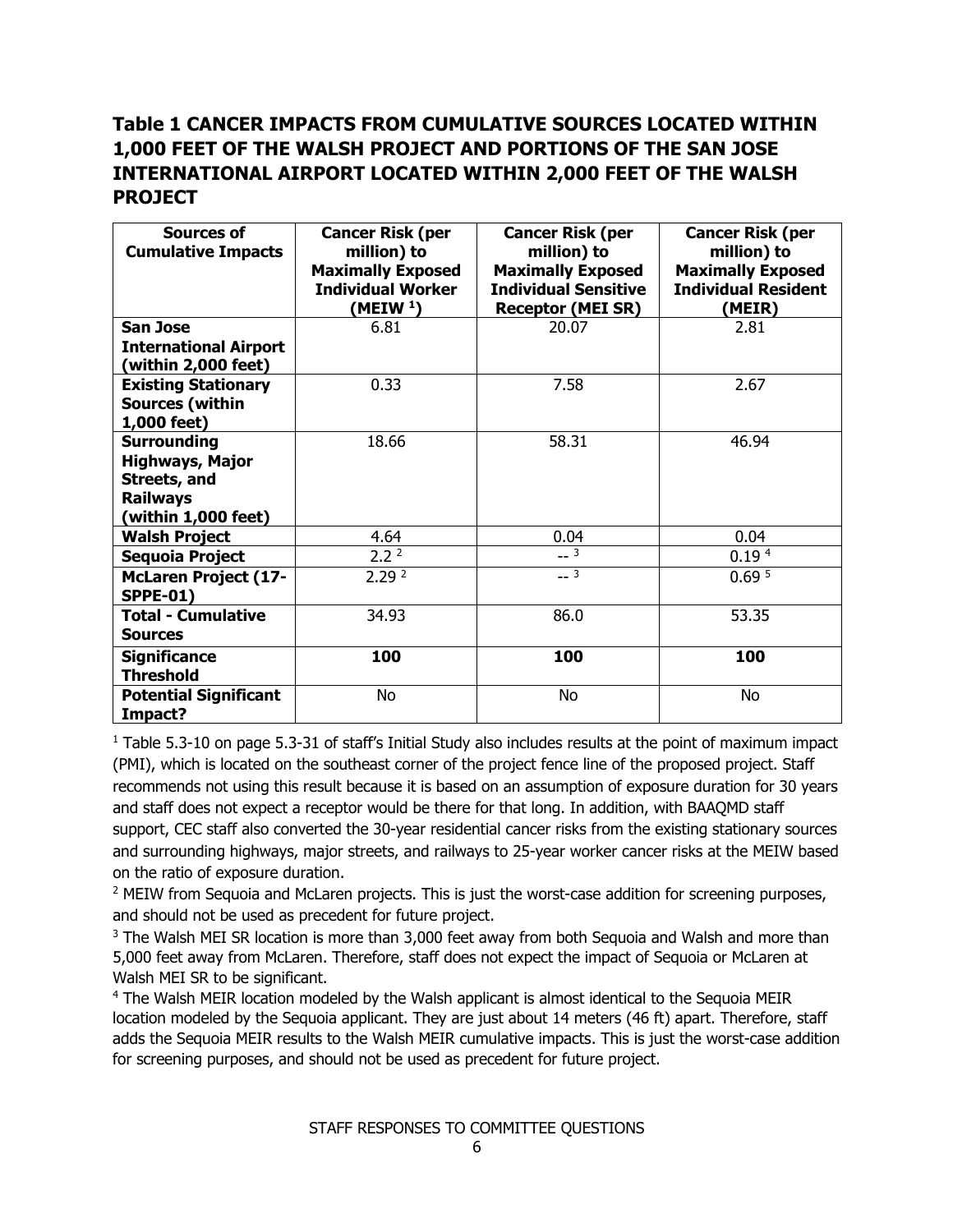<sup>5</sup> The Walsh MEIR location modeled by the Walsh applicant is close to the McLaren MEIR location modeled by the McLaren applicant. They are about 103 meters (338 ft) apart. Therefore, staff adds the McLaren MEIR results to the Walsh MEIR cumulative impacts. This is just the worst-case addition for screening purposes, and should not be used as precedent for future project.

# **Table 2 MAXIMUM CHRONIC HAZARD INDEX IMPACTS FROM CUMULATIVE SOURCES LOCATED WITHIN 1,000 FEET OF THE WALSH PROJECT AND PORTIONS OF THE SAN JOSE INTERNATIONAL AIRPORT LOCATED WITHIN 2,000 FEET OF THE WALSH PROJECT**

| Sources of                   | <b>Maximally Exposed</b>           | <b>Maximally Exposed</b>                                | <b>Maximally Exposed</b>             |
|------------------------------|------------------------------------|---------------------------------------------------------|--------------------------------------|
| <b>Cumulative Impacts</b>    | <b>Individual Worker</b><br>(MEIW) | <b>Individual Sensitive</b><br><b>Receptor (MEI SR)</b> | <b>Individual Resident</b><br>(MEIR) |
| <b>San Jose</b>              | 0.14                               | 0.16                                                    | 0.02                                 |
|                              |                                    |                                                         |                                      |
| <b>International Airport</b> |                                    |                                                         |                                      |
| (within 2,000 feet)          |                                    |                                                         |                                      |
| <b>Existing Stationary</b>   | 0.0037                             | 0.0477                                                  | 0.02                                 |
| <b>Sources (within</b>       |                                    |                                                         |                                      |
| 1,000 feet)                  |                                    |                                                         |                                      |
| <b>Surrounding</b>           | No Data Available 1                | No Data Available 1                                     | No Data Available 1                  |
| Highways,                    |                                    |                                                         |                                      |
| <b>Major Streets, and</b>    |                                    |                                                         |                                      |
| <b>Railways (within</b>      |                                    |                                                         |                                      |
| 1,000 feet)                  |                                    |                                                         |                                      |
| <b>Walsh Project</b>         | 0.004                              | 0.00001                                                 | 0.00001                              |
| Sequoia Project              | 0.007 <sup>2</sup>                 | $-3$                                                    | 0.00005 <sup>4</sup>                 |
| <b>McLaren Project</b>       | 0.007 <sup>2</sup>                 | $-3$                                                    | 0.00018 <sup>5</sup>                 |
| <b>Total--Cumulative</b>     | 0.17                               | 0.21                                                    | 0.04                                 |
| <b>Sources</b>               |                                    |                                                         |                                      |
| <b>Significance</b>          | 10                                 | 10                                                      | 10                                   |
| <b>Threshold</b>             |                                    |                                                         |                                      |
| <b>Potential Significant</b> | No                                 | No                                                      | No                                   |
| Impact?                      |                                    |                                                         |                                      |

 $1$  No data available—BAAQMD staff did not provide data for these sources; they indicated the following: "We did not include chronic HI because you would see an exceedance above the thresholds under risk and PM2.5 before you see a hazard exceedance since the primary pollutant is diesel PM. Diesel PM has higher chronic reference dose so that it has relatively lower chronic impact compared to its risk potency." See Table 3 below for PM2.5 impacts.

<sup>2</sup> MEIW from Sequoia and McLaren projects. This is just the worst-case addition for screening purposes, and should not be used as precedent for future project.

<sup>3</sup> The Walsh MEI SR location is more than 3,000 feet away from both Sequoia and Walsh and more than 5,000 feet away from McLaren. Therefore, staff does not expect the impact of Sequoia or McLaren at Walsh MEI SR to be significant.

<sup>4</sup> The Walsh MEIR location modeled by the Walsh applicant is almost identical to the Sequoia MEIR location modeled by the Sequoia applicant. They are just about 14 meters (46 ft) apart. Therefore, staff adds the Sequoia MEIR results to the Walsh MEIR cumulative impacts. This is just the worst-case addition for screening purposes, and should not be used as precedent for future project.

<sup>5</sup> The Walsh MEIR location modeled by the Walsh applicant is close to the McLaren MEIR location modeled by the McLaren applicant. They are about 103 meters (338 ft) apart. Therefore, staff adds the

STAFF RESPONSES TO COMMITTEE QUESTIONS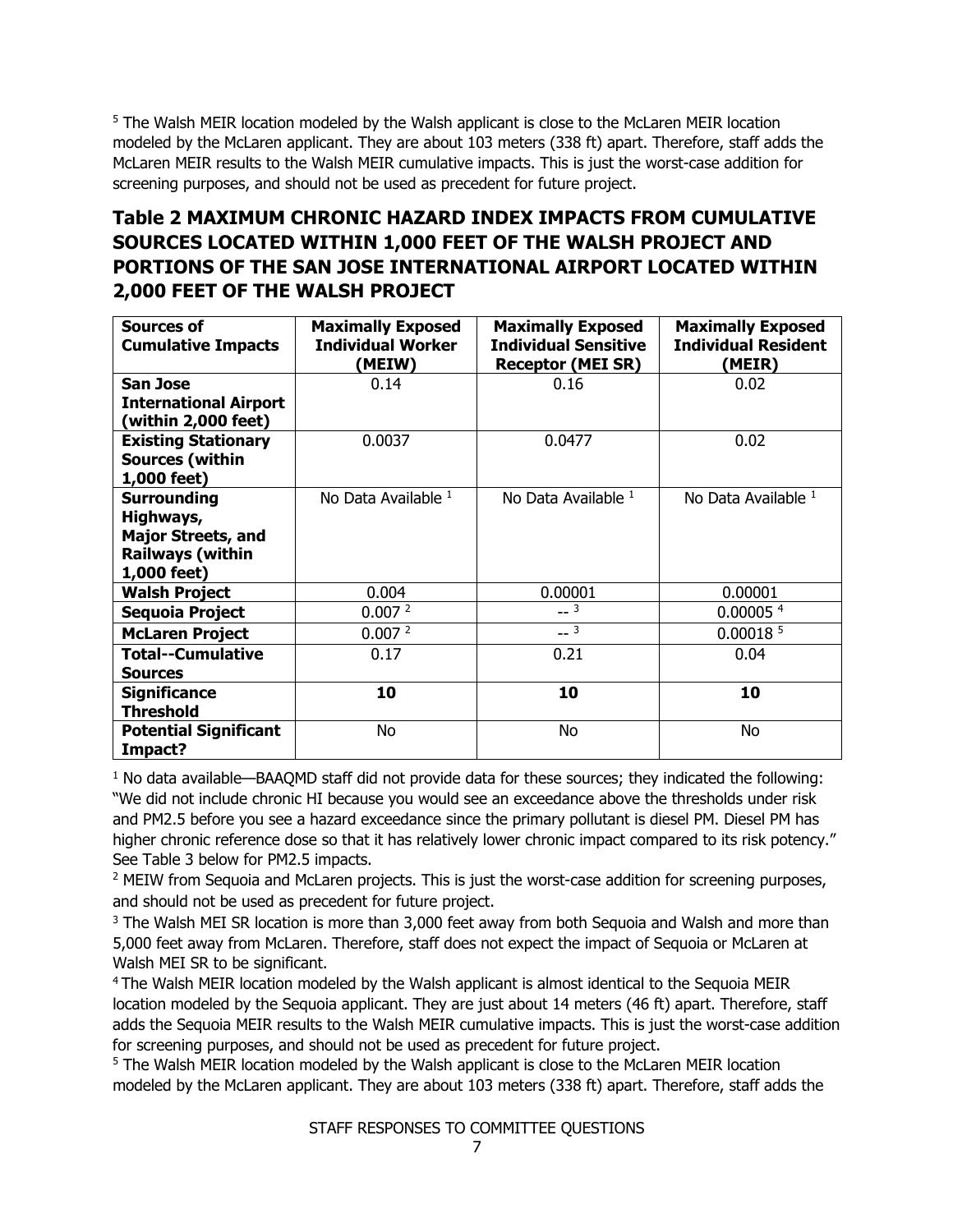McLaren MEIR results to the Walsh MEIR cumulative impacts. This is just the worst-case addition for screening purposes, and should not be used as precedent for future project.

# **Table 3 PM2.5 IMPACTS FROM CUMULATIVE SOURCES LOCATED WITHIN 1,000 FEET OF THE WALSH PROJECT AND PORTIONS OF THE SAN JOSE INTERNATIONAL AIRPORT LOCATED WITHIN 2,000 FEET OF THE WALSH PROJECT**

| Sources of<br><b>Cumulative Impacts</b>                                                                       | <b>Annual Diesel</b><br><b>Particulate Matter</b><br>(PM2.5)<br><b>Concentration for</b><br><b>Maximally Exposed</b><br><b>Individual Worker</b><br>(MEIW) | <b>Annual Diesel</b><br><b>Particulate Matter</b><br>(PM2.5)<br><b>Concentration at</b><br><b>Maximally Exposed</b><br><b>Individual Sensitive</b><br><b>Receptor (MEI SR)</b> | <b>Annual Diesel</b><br><b>Particulate Matter</b><br>(PM2.5)<br><b>Concentration for</b><br><b>Maximally Exposed</b><br><b>Individual Resident</b><br>(MEIR) |
|---------------------------------------------------------------------------------------------------------------|------------------------------------------------------------------------------------------------------------------------------------------------------------|--------------------------------------------------------------------------------------------------------------------------------------------------------------------------------|--------------------------------------------------------------------------------------------------------------------------------------------------------------|
| <b>San Jose</b>                                                                                               | 0.04                                                                                                                                                       | 0.04                                                                                                                                                                           | 0.01                                                                                                                                                         |
| <b>International Airport</b><br>(within 2,000 feet)                                                           |                                                                                                                                                            |                                                                                                                                                                                |                                                                                                                                                              |
| <b>Existing Stationary</b><br><b>Sources (within</b><br>1,000 feet)                                           | 0.002                                                                                                                                                      | 0.0001                                                                                                                                                                         | 0.93 <sup>1</sup>                                                                                                                                            |
| <b>Surrounding</b><br><b>Highways, Major</b><br><b>Streets, and</b><br><b>Railways</b><br>(within 1,000 feet) | 0.58                                                                                                                                                       | 1.074 <sup>2</sup>                                                                                                                                                             | 0.403                                                                                                                                                        |
| <b>Walsh Project</b>                                                                                          | 0.03                                                                                                                                                       | 0.00006                                                                                                                                                                        | 0.00006                                                                                                                                                      |
| Sequoia Project                                                                                               | 0.04 <sup>3</sup>                                                                                                                                          | $-4$                                                                                                                                                                           | 0.0003 <sup>5</sup>                                                                                                                                          |
| <b>McLaren Project</b>                                                                                        | 0.04 <sup>3</sup>                                                                                                                                          | $-4$                                                                                                                                                                           | 0.00096                                                                                                                                                      |
| <b>Total--Cumulative</b><br><b>Sources</b>                                                                    | 0.73                                                                                                                                                       | 1.12                                                                                                                                                                           | 1.37                                                                                                                                                         |
| <b>Significance</b><br><b>Threshold</b>                                                                       | 0.8                                                                                                                                                        | 0.8                                                                                                                                                                            | 0.8                                                                                                                                                          |
| <b>Potential Significant</b><br>Impact?                                                                       | <b>No</b>                                                                                                                                                  | <b>Yes</b>                                                                                                                                                                     | <b>Yes</b>                                                                                                                                                   |

<sup>1</sup> The value provided by BAAQMD CEQA staff is 3.1. Upon CEC staff's investigation, this was determined to be total particulate matter (TPM), not PM2.5. Staff consulted with BAAQMD permit evaluation staff, who informed CEC staff that the specific source in question has operations that are very difficult to measure by source tests, but that similar facilities have been tested which show that PM2.5 is approximately 30 percent of TPM. The value represented here reflects this adjustment.

 $2$  Surrounding highways contribute 0.675; surrounding major streets contribute 0.381 and surrounding railways contribute 0.018 to the total value of 1.074.

<sup>3</sup> MEIW from Sequoia and McLaren projects. This is just the worst-case addition for screening purposes and should not be used as precedent for future project.

<sup>4</sup> The Walsh MEI SR location is more than 3,000 feet away from both Sequoia and Walsh and more than 5,000 feet away from McLaren. Therefore, staff does not expect the impact of Sequoia or McLaren at Walsh MEI SR to be significant.

5 The Walsh MEIR location modeled by the Walsh applicant is almost identical to the Sequoia MEIR location modeled by the Sequoia applicant. They are just about 14 meters (46 ft) apart. Therefore, staff

STAFF RESPONSES TO COMMITTEE QUESTIONS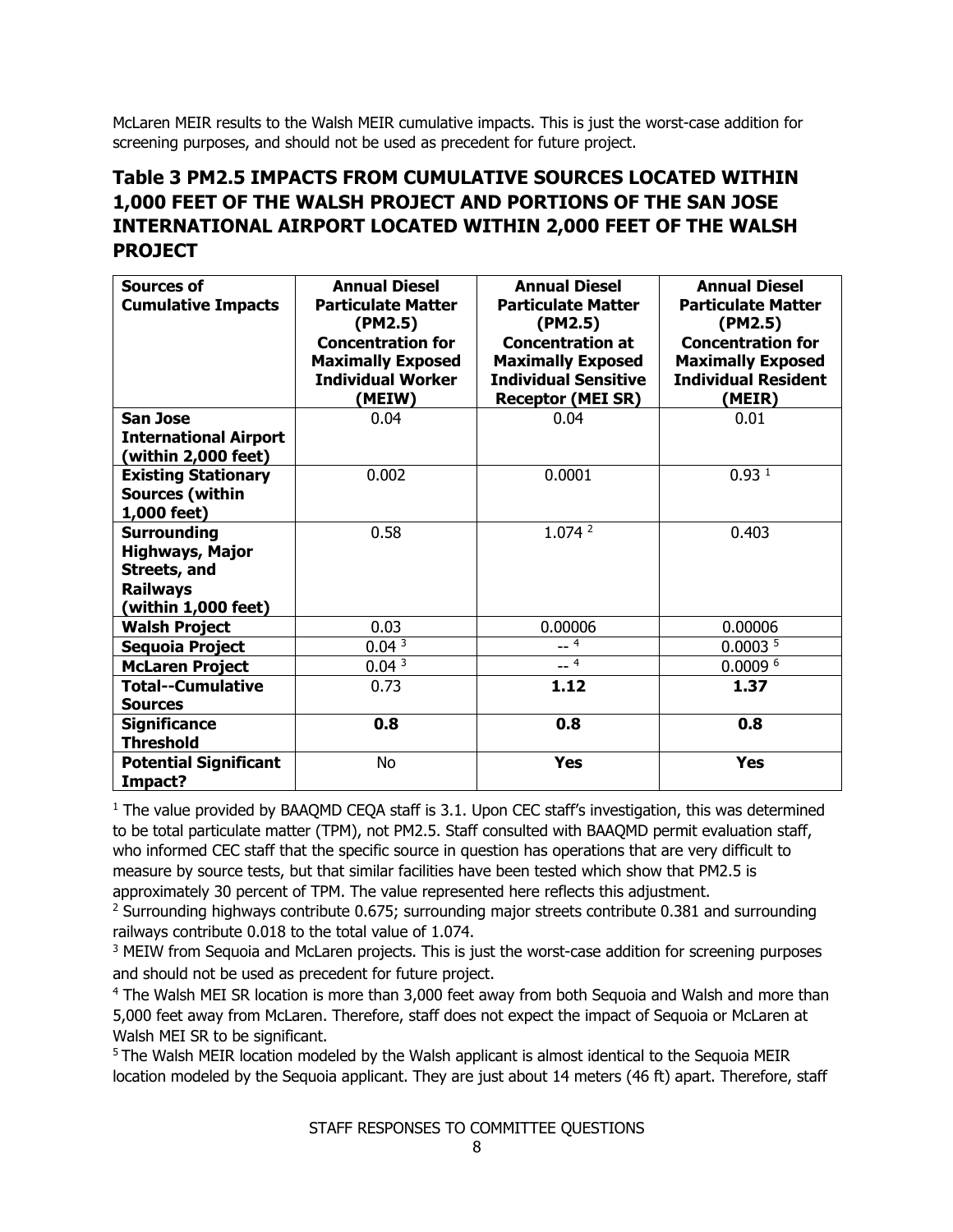adds the Sequoia MEIR results to the Walsh MEIR cumulative impacts. This is just the worst-case addition for screening purposes, and should not be used as precedent for future project.

<sup>6</sup> The Walsh MEIR location modeled by the Walsh applicant is close to the McLaren MEIR location modeled by the McLaren applicant. They are about 103 meters (338 ft) apart. Therefore, staff adds the McLaren MEIR results to the Walsh MEIR cumulative impacts. This is just the worst-case addition for screening purposes, and should not be used as precedent for future project.

While the PM 2.5 concentration at the MEI SR and MEIR exceed the BAAQMD's recommended significance threshold, that exceedance is an existing condition due primarily to roadways and in the case of the MEIR, other stationary sources. The Walsh project contributes essentially zero PM 2.5 to these receptors (that is, 0.00006) and therefore the project's contribution is not cumulatively considerable.

### **Subject Area: Greenhouse Gas Emissions (GHG)**

# **GHG-1: What is the CEC's legal obligation to evaluate potential impacts of GHG emissions from the Project, including operations of the Data Center, beyond calendar year 2020? What thresholds of significance must or may be applied?**

### Relevant Time Period

The CEQA Guidelines under Title 14, section 15064.4(b) leave it up to the agency to determine the relevant period for a GHG analysis, stating in part, "The agency's analysis should consider a timeframe that is appropriate for the project." In this case staff used two time periods. For demolition and construction, staff used 21 months which is the expected time to complete the construction. (Initial Study, p. 5.8-7). For operations, staff used an indefinite annual time-period and did not limit its analysis to just 2020, which is not relevant since the facility will not be operating until after 2020.

### Thresholds of Significance

For demolition and construction activities, staff estimated the total emissions over the 21 months would be 970 metric tons of carbon dioxide equivalent (MTCO2e). (Initial Study, p. 5.8-7) Section 2.6.2, page 2-6 of the BAAQMD 2017 CEQA Guidelines does not identify a GHG emission threshold for these short term construction-related emissions. Instead, BAAQMD recommends that GHG emissions from construction be quantified and disclosed. BAAQMD further recommends incorporation of Best Management Practices (BMPs) to reduce GHG emissions during construction, as feasible and applicable. BMPs may include use of alternative-fueled (for example, biodiesel or electric) construction vehicles and equipment for at least 15 percent of the fleet, use of at least 10 percent of local building materials, and recycling or reusing at least 50 percent of construction waste (Initial Study, p. 5.8-8).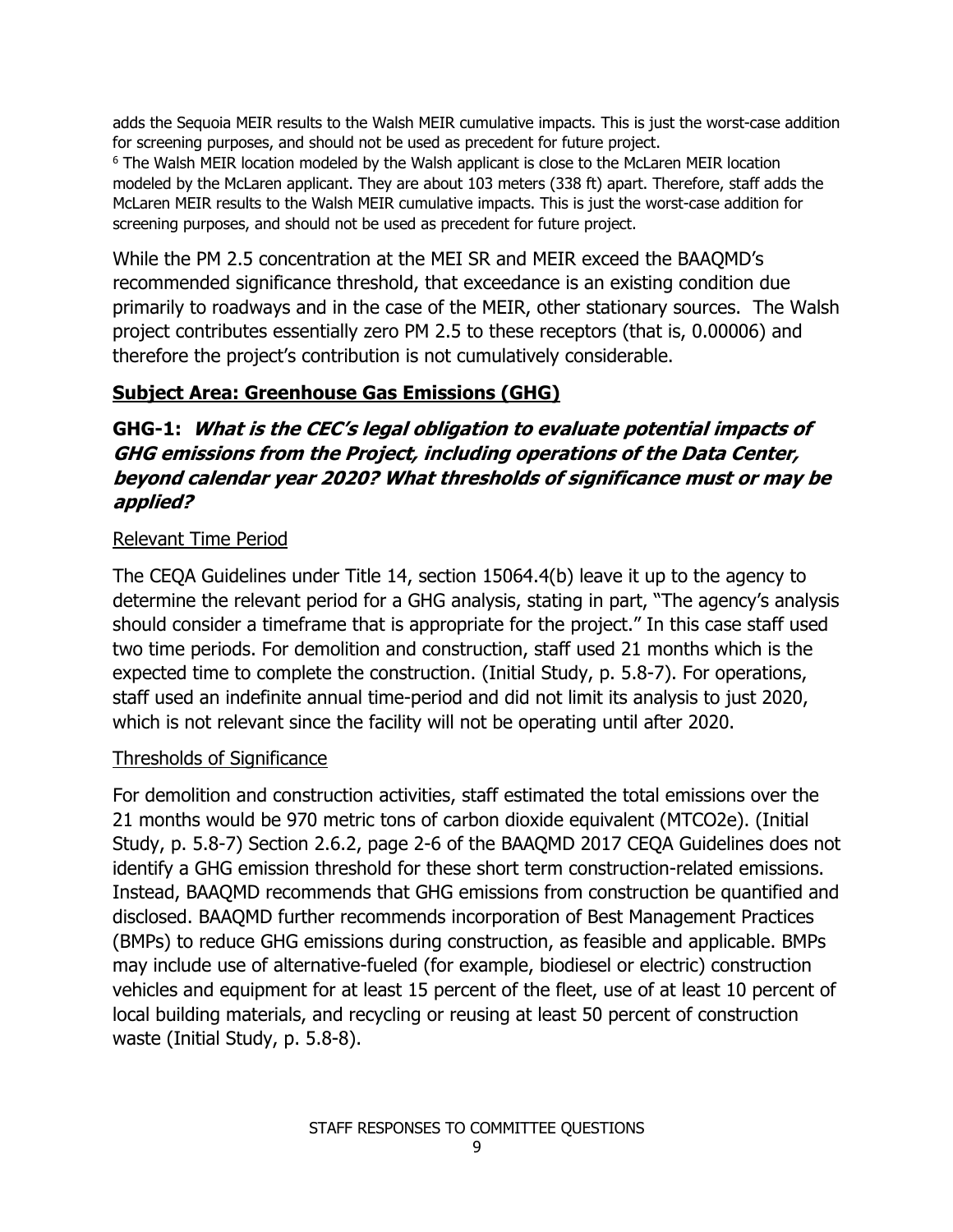The bulk of the direct operational emissions are the result of the testing and maintenance of the backup generators. (Initial Study, Table 5.8-2, p. 5.8-8) GHG emissions from testing, which is capped at 50 hours, is a static number and would not exceed 2,313 MTCO2e per year.

Section 2.2, page 2-4, of the 2017 BAAQMD CEQA Guidelines states:

For stationary-source projects, the threshold is 10,000 metric tons per year (MT/yr) of CO2e. Stationary-source projects include land uses that would accommodate processes and equipment that emit GHG emissions and would require an Air District permit to operate.

Because the BAAQMD threshold at issue is an annual amount, not a total lifetime amount, no specific time-period is necessary to apply the threshold. The testing of the generators would occur each year the facility is in operation and each year it would be below the BAAQMD threshold. Therefore, staff concluded there would be no significant impact. (Initial Study, p. 5.8-11)

Independent of this annual threshold, the diesel fuel producers are subject to various state laws and programs that would continue to drive down GHG emissions associated with the project's use of the diesel fuel. The policy drivers for long-term reductions in emissions of GHGs from fuels include Executive Orders B-55-18 and S-3-05, AB 32, SB 32, the Low Carbon Fuel Standard (LCFS), and the cap and trade program. Together these policies seek to achieve carbon neutrality by 2045 and statewide GHG emissions 80 percent below 1990 levels by 2050.

It is expected that due to these policy drivers, fuel suppliers will eventually be converting to a zero carbon fuel source such as biodiesel and fossil based diesel will no longer be available in the market. Based on the requirements in force on fuel suppliers to reduce carbon content, especially under the LCFS, the project's already low GHG emissions from the operational testing of the backup generators would reduce further and staff expects the project to be consistent with the long term state GHG emission goals as liquid fuels available in California become carbon neutral.

The primary indirect GHG emissions identified in the Initial study (Table 5.8-4, p. 5.8- 11) would be emissions associated with electricity generation to service the project. The methodology for determining the GHG emissions from electricity with a mix of sources is to assign a carbon intensity factor that identifies the amount of CO2 equivalent (CO2e) produced per megawatt hour (MWh) of this mixed generation. As noted in the Initial Study at page 5.8-9, in 2017, Silicon Valley Power (SVP) had an estimated carbon intensity of 430 pounds of CO2e per MWh. By 2019 SVP's carbon intensity had fallen to 341 pounds of CO2e per MWh. (Walsh SPPE Application, pp. 105-106; Initial Study, p. 5.8-11)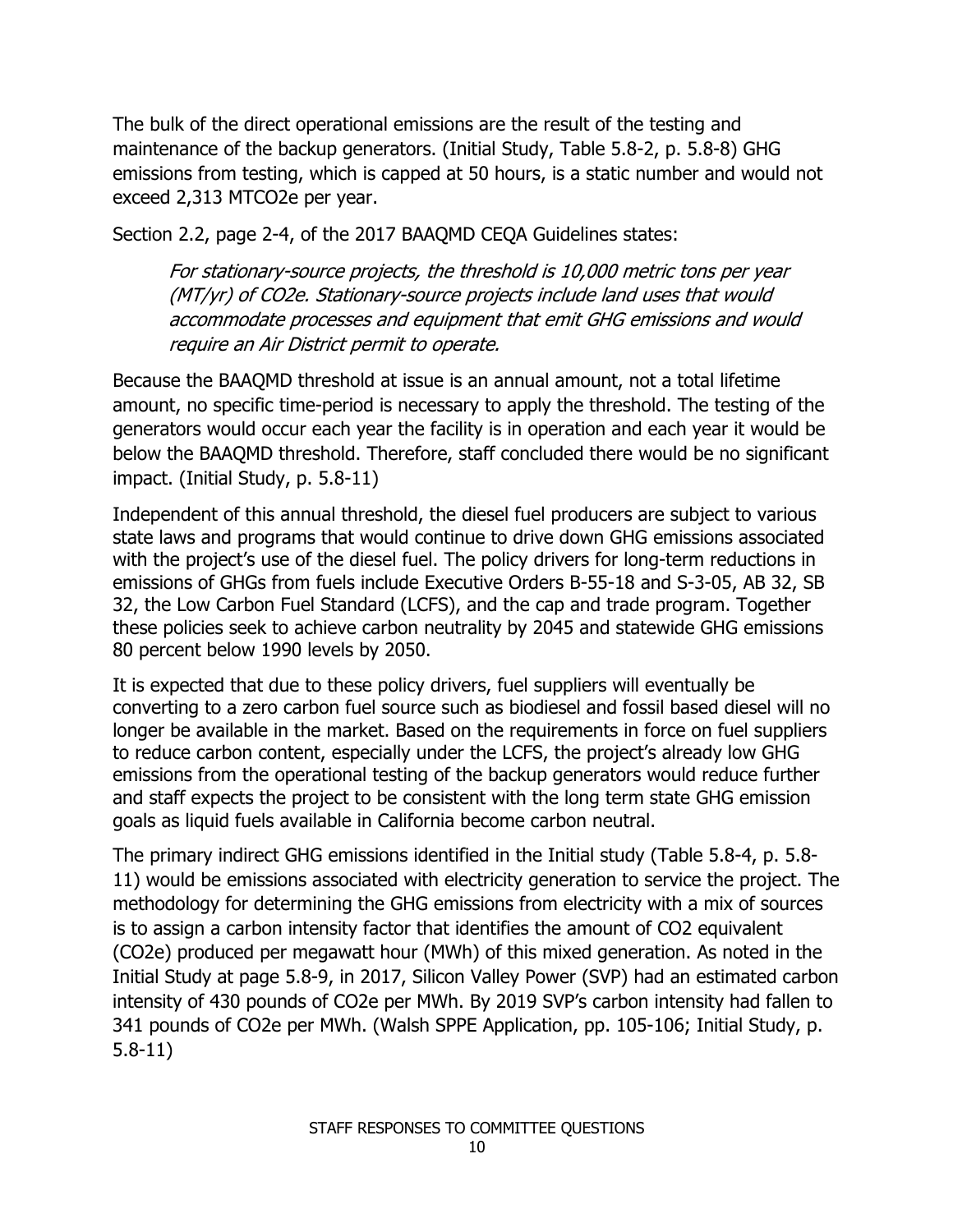Because the composition of electrical generation sources changes over time, the GHG emissions associated with electricity vary. Often, swings in hydro-generation result in swings in fossil fuel-fired generation, which directly affects GHG emissions in any one year, but the overall trend, while dynamic, is trending downward. Based on a carbon intensity of 341 pounds of CO2e per MWh the indirect GHG emissions from the project's electricity use is estimated at 108,396 MTCO2e/yr.

The BAAQMD threshold of 10,000 MTCO2e/yr only applies to the emissions from the project's stationary sources and does not cover indirect impacts such as the emissions associated with grid power. There are no specific thresholds of significance related to indirect GHG emissions from grid power.

To reduce GHG emissions and the use of energy related to building operations, the project includes a variety of energy efficiency measures. The Walsh Data Center would comply with all applicable city and state green building measures, including Title 24, Part 6, and the California Green Building Standards Code, commonly referred to as CALGreen (California Code of Regulations, Part 11). (Initial Study, p. 5.8-10)

SVP is subject to various GHG reduction requirements and programs such as cap and trade, renewable portfolio standard (RPS), and SB 100. Staff concluded there would be no significant impacts related to the GHG emissions associated with the electricity consumed by the project as those emissions are expected to come down over time as more carbon free energy comes onto the system due to a number of state requirements. (Initial Study, pp. 5.8-10, 5.8-11, and 5.8-14)

**GHG-2: Were any of the methodologies or thresholds identified in CEQA Guidelines sections 15064.4 or 15183.5, or the BAAQMD CEQA Guidance used? If so, identify where, using reference to docketed documents specifying titles, transaction numbers and specific page numbers. If not, explain why and the legal significance, if any, of not including the methodologies or thresholds identified in CEQA Guidelines sections 15064.4 or 15183.5, or the BAAQMD CEQA Guidance.**

# **Methodologies**

Staff followed section 15064.4(a)(1) of the CEQA Guidelines which identifies quantification as a methodology for assessing the greenhouse gas emissions, stating in part:

A lead agency shall make a good-faith effort, based to the extent possible on scientific and factual data, to describe, calculate or estimate the amount of greenhouse gas emissions resulting from a project. A lead agency shall have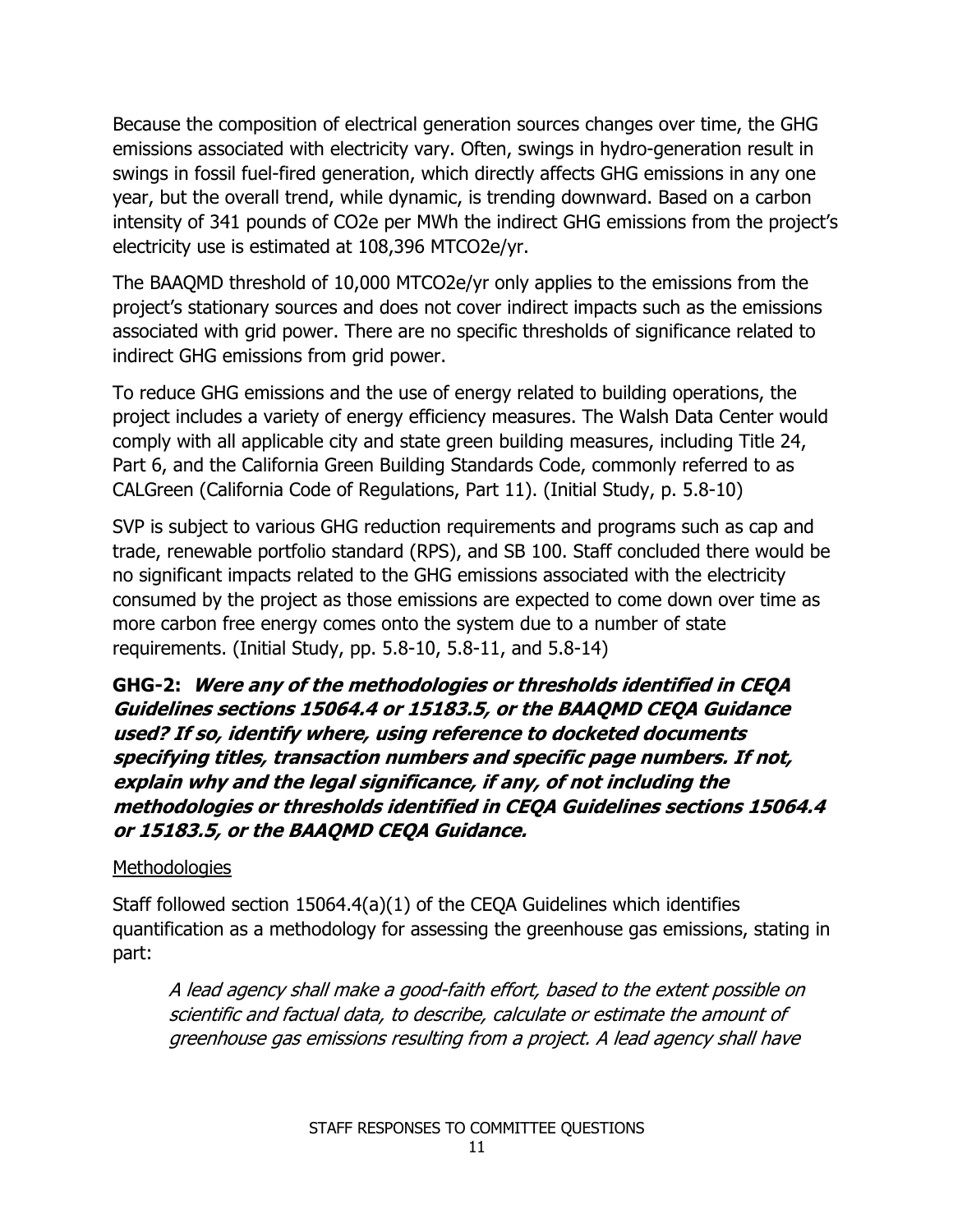## discretion to determine, in the context of a particular project, whether to: Quantify greenhouse gas emissions resulting from a project

The inventory of direct annual GHG emissions includes short term emissions related to demolition (of the existing structures on the site) and construction and operation of the project. Demolition and construction included emissions from project equipment, vendor and hauling truck trips, and worker vehicle trips. (Initial Study, p. 5.8-6) As described on Initial Study page 5.8-7, the applicant estimated the demolition and construction sources would generate approximately 970 MTCO2e during the estimated 21 months to complete construction.

Direct operational GHG emissions included testing and maintenance of the backup generators, offsite vehicle trips for worker commutes and material deliveries, and facility upkeep (such as architectural coatings, consumer product use, landscaping, water use, waste generation, and natural gas use for comfort heating. (Initial Study, p. 5.8-6)

Staff also used a quantitative methodology to determine the indirect GHG emissions from the project use of grid power delivered by SVP. The calculations are detailed on pages 5.8-9 through 5.8-11 of the Initial Study. Based on the carbon intensity of SVP's power mix, the emissions associated with the maximum annual electricity consumption would be 108,396 MTCO2e/yr.

# Thresholds of Significance

Sections 15064.4 and 15183.5 do not contain specific thresholds of significance, which are left to agencies to determine.

A lead agency should consider the following factors, among others, when determining the significance of impacts from greenhouse gas emissions on the environment: Whether the project emissions exceed a threshold of significance that the lead agency determines applies to the project. (CEQA Guidelines, section 15064.4(b)(2))

As described in the prior response, staff used the BAAQMD thresholds as set forth in their 2017 CEQA Guidelines. But those guidelines do not have thresholds for project level indirect GHG emissions from the grid. (Initial Study, p. 5.8-8)

Because the primary source of GHG emissions from operations of the project are indirect emissions associated with SVP's grid power and not emissions from the project itself, staff considered whether SVP is on track to meet statewide long term RPS and low carbon energy requirements as set forth in various laws such as SB 350, SB 100, Executive Orders, and state and local policies. (Initial Study, pp. 5.6-2, 5.8-2, 5.8-3,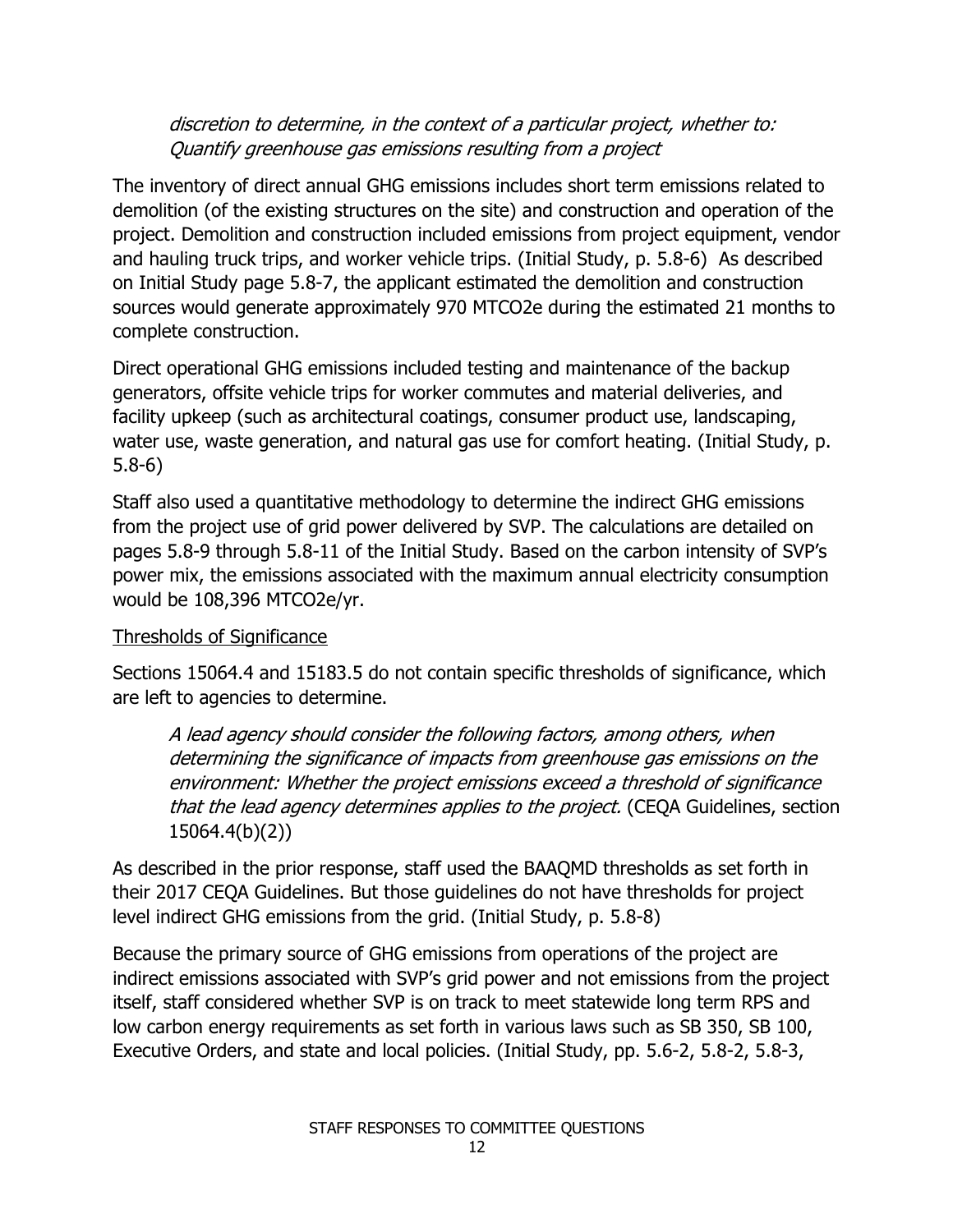5.8-4 5.8-10 and 5.8-14) Specifically, SB 100 requires that zero-carbon resources supply 100 percent of electric retail sales to end-use customers in the state by 2045.

Section 15064.4(b)(3) of the CEQA Guidelines:

In determining the significance of impacts, the lead agency may consider a project's consistency with the State's long-term climate goals or strategies, provided that substantial evidence supports the agency's analysis of how those goals or strategies address the project's incremental contribution to climate change and its conclusion that the project's incremental contribution is not cumulatively considerable.

The threshold then is whether SVP is proceeding to reduce emissions associated with its electricity supply, which means the project would also be reducing its indirect emissions.

As stated in their 2018 Integrated Resource Plan (SVP 2020), SVP follows the state's preferred loading order in procuring new energy resources. First, the current load (customer) is encouraged to participate in energy efficiency programs to reduce their usage, thus freeing up existing resources (and any related emissions) for new load (electricity demand). In addition, both the City of Santa Clara and SVP encourage the use of renewable resources and clean distributed generation, and the local area has seen a significant increase in use of large and small rooftop photovoltaics. Demand displaced by customer-based renewable projects is also available to meet new loads. (Initial Study, p. 5.8-9)

The most salient data regarding SVP's downward trending GHG emission's profile is its low and decreasing carbon intensity or emission's factor. As noted in the Initial Study at page 5.8-9, in 2017, SVP had an estimated carbon intensity of 430 pounds of CO2e per MWh. By 2019, SVP's carbon intensity had fallen to 341 pounds of CO2e per MWh. (Walsh SPPE Application, pp. 105-106; Initial Study, p. 5.8-11) To compare, the 2017 California statewide average emissions factor of 1,004 pounds of CO2e per MWh or the PG&E average emissions factor value of 644 pounds of CO2e per MWh are much higher. SVP is also on track to meet the requirements of AB 32, cap and trade, and SB 100 as over 70 percent of SVP's electricity is already carbon free. (Initial Study, pp. 5.6- 6, 5.8-10, and 5.8-15) SVP expects to be 100 percent carbon free by 2045 as required by SB 100.7

Therefore, based on the extensive legal and policy drivers reducing the GHG emissions associated with SVP electricity supply during the expected life of the project, staff found the indirect GHG emissions generated by the project would be below the threshold and

<sup>7</sup> https://www.siliconvalleypower.com/sustainability/commitment-to-renewable-energy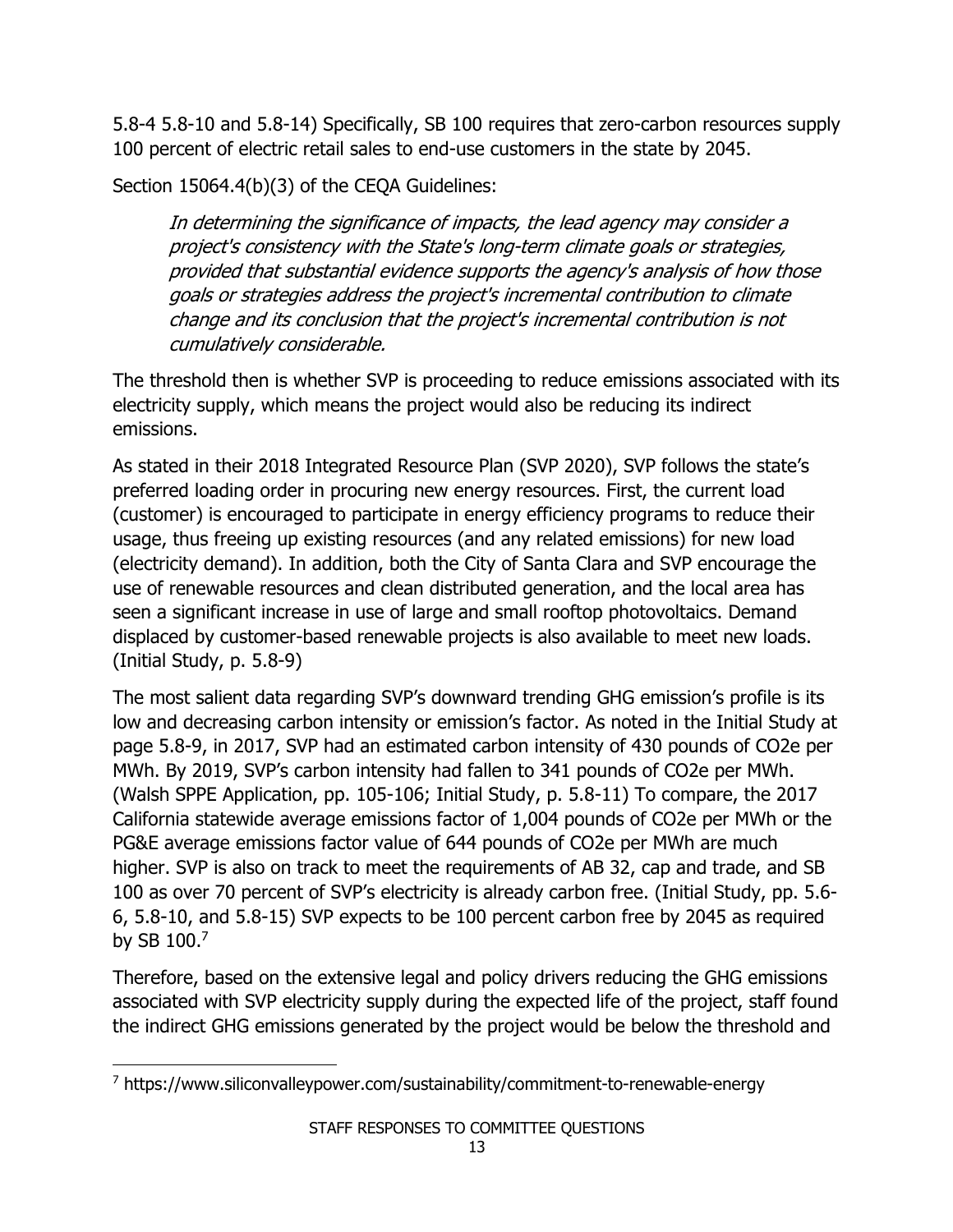would not be a cumulatively considerable contribution under CEQA because the project by way of SVP, would conform with all applicable plans, policies, and regulations adopted for the purpose of GHG reductions. (Initial Study, p. 5.8-11)

For the same reasons staff finds the projects indirect GHG emissions from the use of electricity would be consistent with long-term state GHG emission reductions goals, specifically, SB 100, which requires that zero-carbon resources supply 100 percent of electric retail sales to end-use customers in the state by 2045.

CEQA Guidelines section 15183.5(a) allows an agency performing a project specific environmental analysis to rely on an EIR containing a programmatic analysis of greenhouse gas emissions. Typically the referenced programmatic EIR would cover a general plan or other long range city or county development plan. In this case there was no current programmatic EIR to tier from that staff was aware of or that would reduce the GHG emissions from the facility since the bulk of the project generated emissions are from grid electricity. Staff did consider the goals of the Climate Action Plan, which is an expiring programmatic level effort by the City of Santa Clara to address GHG emissions. The City of Santa Clara may utilize the provisions of section 15183.5 as applicable if a programmatic EIR is developed and if the project is exempted.

# **GHG-3: Explain whether and how the goal identified in the City of Santa Clara's 2020 Climate Action Plan, for data centers to achieve a power usage effectiveness below 1.2, is applicable to and whether it is feasible for the Project?**

The power usage effectiveness (PUE) set forth under the 2020 Climate Action Plan (CAP) is not applicable to this project because the facility already deploys energy efficient server technology resulting in a low rack power rating.

Measure 2.3 of the CAP encourages completion of a feasibility study of energy efficient practices for new data center projects with an average rack power rating of 15 kilowatts or more to achieve a PUE of 1.2 or lower. The project would have an average rack power rating range of only 4 kilowatts (Walsh SPPE Application, p. 107), so a feasibility study of energy efficient practices would not be required. (Initial Study, p. 5.6-5)

The project would be consistent with the CAP by saving energy at the server level. The lower the rack power value the more information can be processed per unit of electricity consumed.

While targeting a PUE of 1.2 is not required, it is expected that the facility will have a PUE of around 1.30. (Initial Study, p. 5.6-5). Staff defers to the applicant who would be in the best position to discuss the feasibility of a PUE of 1.2. Regardless of whether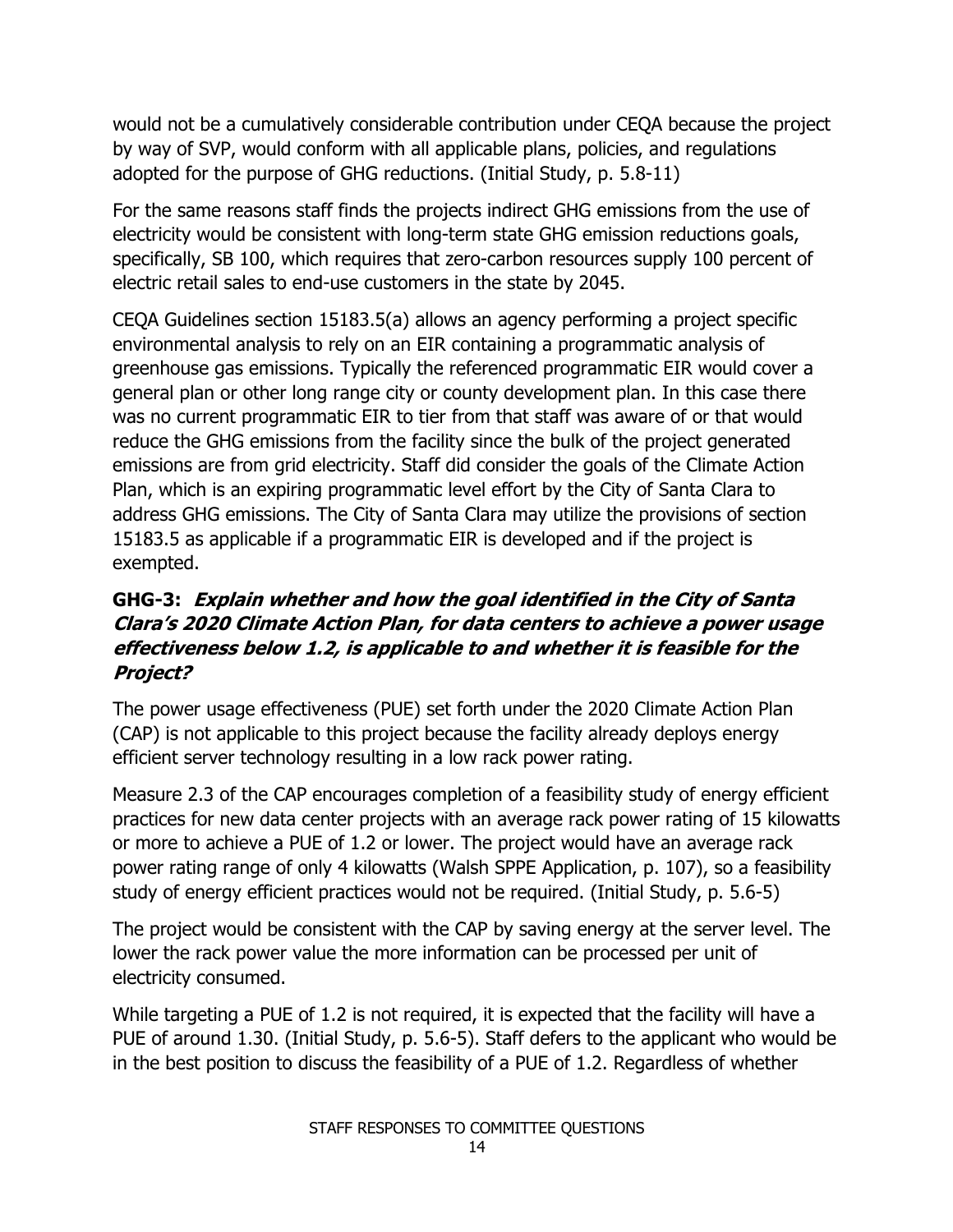achieving a PUE of 1.2 is feasible, it is not necessary to conclude the project would have a less than significant impact on energy resources or GHG emissions.

# **GHG-4: If the GHG emissions impacts from Project operation are found to be significant, what, if any, mitigation measures could be adopted to bring the GHG emissions below the threshold of significance?**

As discussed above, the project's direct operational GHG emissions are low, and well below the BAAQMD's threshold of significance. Because the majority of the emissions associated with the operations of the data center, are indirect, and comes from the generation of electricity provided by SVP, the most impactful measure would be increasing the percentage of carbon free power procured by SVP. The other option would be to reduce the size of the project.

As stated above, SVP's downward trending GHG emission's profile is due to its low and decreasing carbon intensity or emission's factor and compliance with various renewable and low carbon energy requirements.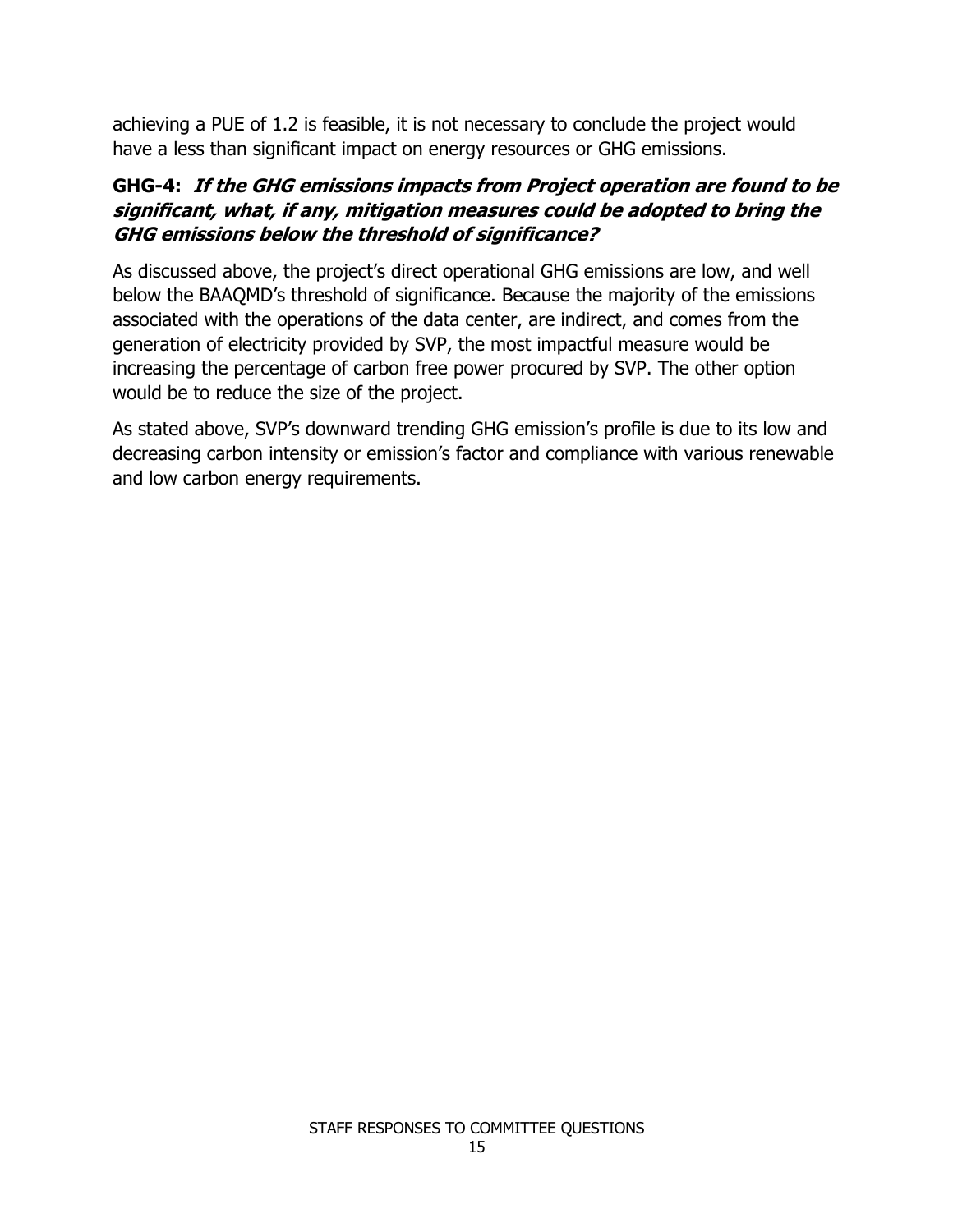## **ATTACHMENT B: CEC STAFF DECLARATIONS AND RESUMES**

# **DECLARATION OF Ann Chu**

I, Ann Chu, declare as follows:

- 1. I am employed by the California Energy Commission as an Air Resources Engineer in the Siting, Transmission and Environmental Protection Division.
- 2. My professional qualifications and experience were previously filed in this proceeding and are incorporated by reference herein.
- 3. I am sponsoring the **Public Health** portion of the **Air Quality** response to Committee Questions for Walsh Data Center. This testimony reflects my independent analysis of the Application for Small Power Plant Exemption and related materials, data from reliable documents and sources, and my professional experience and knowledge.
- 4. It is my professional opinion that the prepared testimony is valid and accurate with respect to the issues addressed therein.
- 5. I am personally familiar with the facts and conclusions related in the testimony and if called as a witness could testify competently thereto.

I declare under penalty of perjury that the foregoing is true and correct to the best of my knowledge and belief.

Dated: May 13, 2020 Signed: /s/

At: Sacramento, California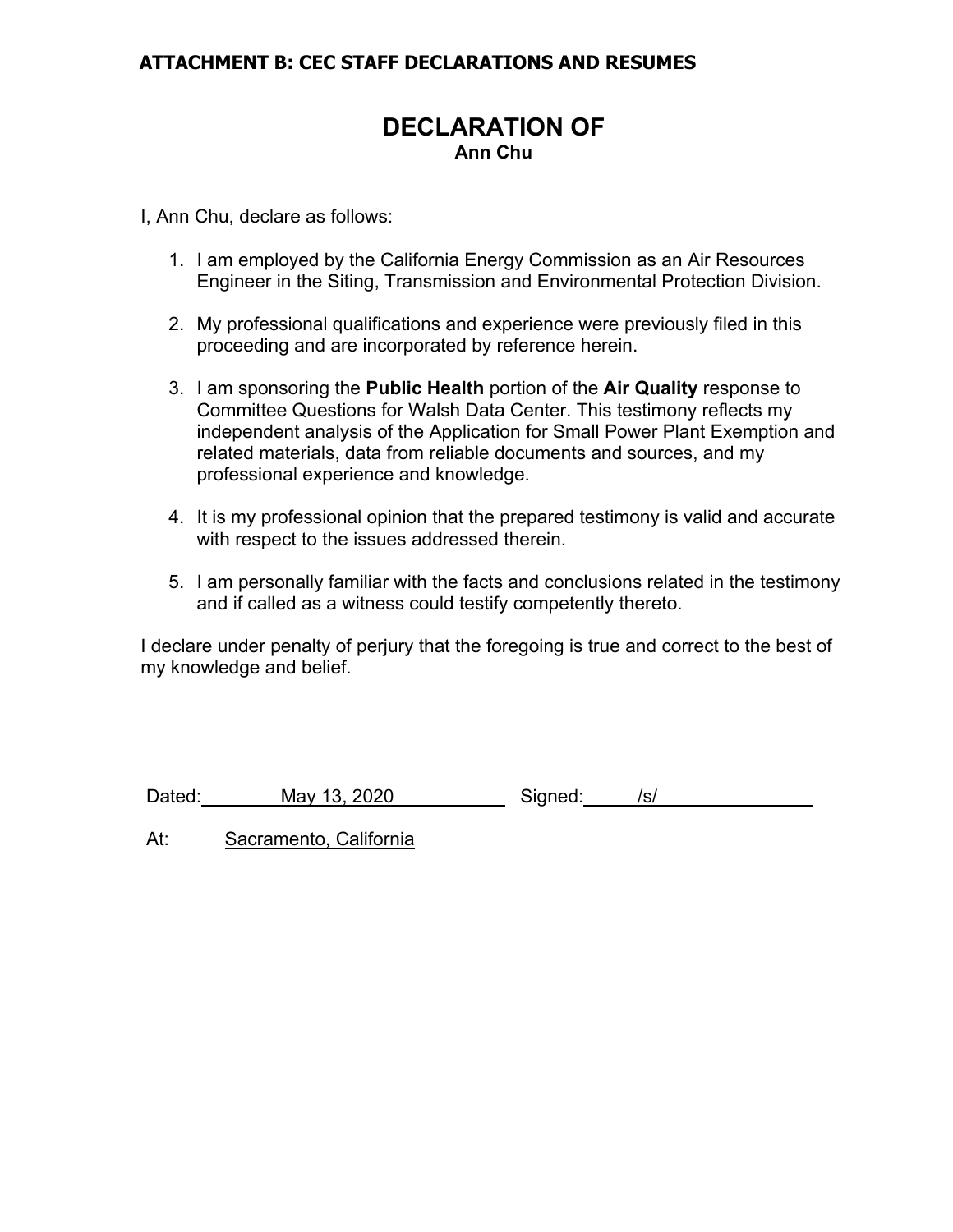# **Huei-An (Ann) Chu**

1516 Ninth Street, MS-46, Sacramento, CA 95814 Phone: 916-651-0965, Email: Ann.Chu@energy.ca.gov Citizenship Status: U.S. Citizen

#### **EDUCATION**

**PhD**, Environmental Sciences and Engineering, 05/2006 School of Public Health, University of North Carolina at Chapel Hill Area of Specialization: Environmental Risk Assessment, Environmental Management and Policy, Risk-Based Regulation, Biostatistics, Environmental Epidemiology

**MEM**, Environmental Management, 05/2000 School of Forestry and Environmental Studies, Yale University, New Haven, CT

**MS,** Environmental Engineering, 06/1998 National Taiwan University, Taipei, Taiwan

**BA**, Geography, with honors, 06/1996 National Taiwan University, Taipei, Taiwan

#### **SKILLS**

Language: Fluent in Chinese and English.

Computer software and programming skills: Hotspot Analysis Reporting Program (HARP), SAS, Stata, Minitab, ArcGIS, Stella, Crystal Ball, ISC, Microsoft Excel, PowerPoint, Word.

#### **WORK EXPERIENCE**

**Air Resources Engineer,** California Energy Commission, 1/12/2012 - Present

- Independently performs responsible, varied analyses assessing impacts from thermal power plants 50 megawatts and larger and the plants related facilities such as emergency engines and transmission lines, etc.
- Task scopes include public health impacts and transmission line safety and nuisance.
- Model air quality and public health impacts of stationary sources using HARP (Hot Spot Analysis and Reporting Program).
- Identify air quality and public health impacts of stationary sources and measures to mitigate these impacts following California Environmental Quality Act and regulations of US EPA (including the National Environmental Policy Act), ARB, and the Districts.
- Identify safety issues and nuisance impacts of transmission lines and measures to mitigate these impacts following guidelines of California Public Utilities Commission (CPUC) and Federal Aviation Administration (FAA).
- Collect, analyze, and evaluate data on the effects of air pollutants and power plant emissions on human health, and the environment.
- Ensure conditions of certification are met and recommending enforcement actions for violations.

#### **Research Associate**, Taiwan Development Institute, 10/01/2010 – 12/31/2011

- Provided professional consultation for the environmental risk assessment of Taiwan's techno-industrial development initiatives
- Reviewed the environmental risk assessment reports of Taiwan's techno-industrial development initiatives
- Presented in various distinguished lecturer series about environmental risk assessment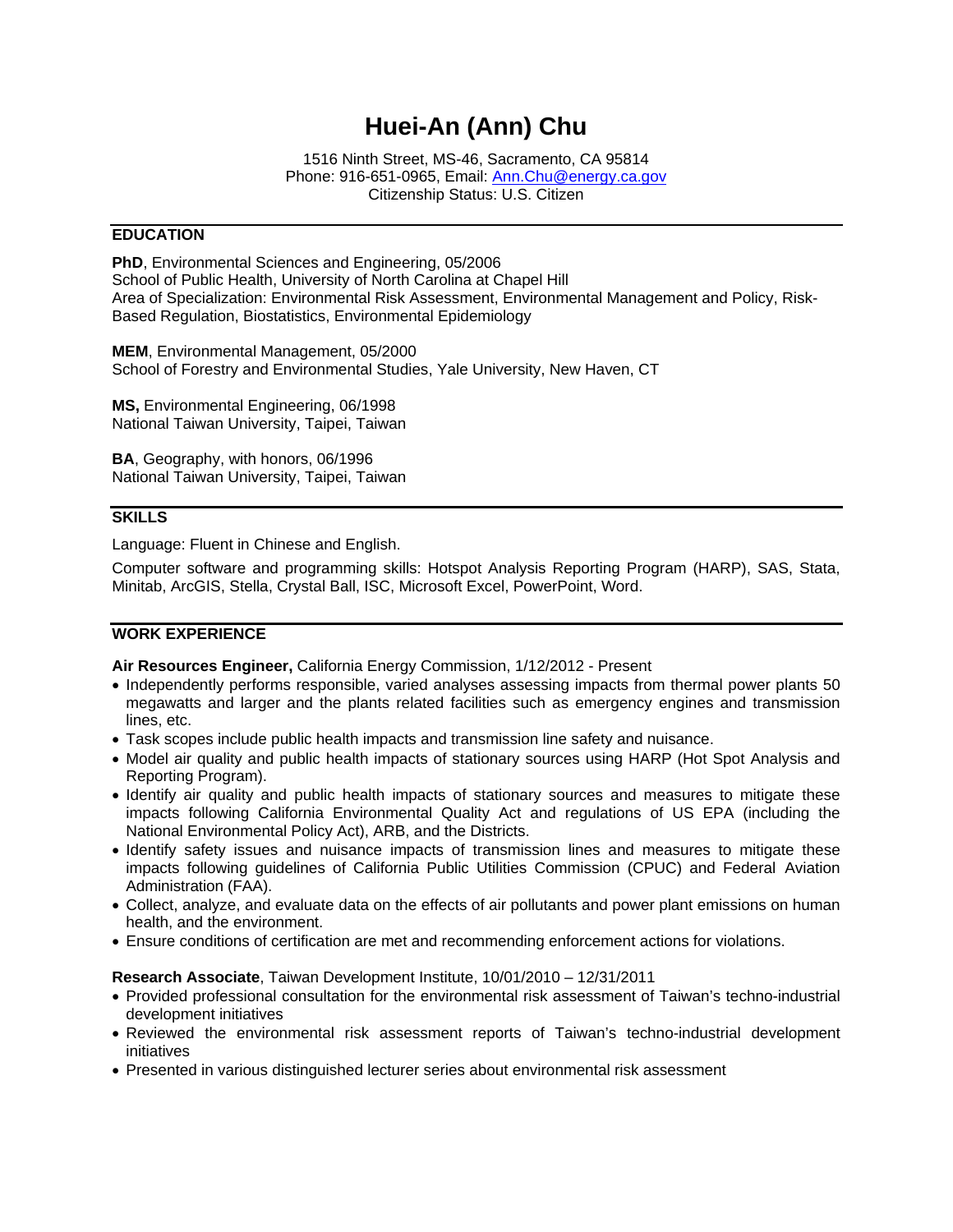**Consultant**, Chu Consulting, 08/2007 - 07/2010

- Conducted a cumulative risk assessment to evaluate the risk associated with the emissions of VOCs from a petrochemical plants in southern Taiwan
- Used EPA's ISC3 model (based on Gaussian dispersion model) to simulate the dispersion and deposition of VOCs from this petrochemical plant to the neighboring areas, then used ArcGIS to spatially combine the population data and VOC simulation data (and further calculated risks)
- Built a framework of risk-based decision making to set the emission levels of VOCs to reduce people's exposure and the risk of experiencing health problems
- Presented in conference: SRA 2007
- Awarded: CSU-Chico BBS Faculty Travel Funds (2007)

#### **Environmental Justice Intern**, Clean Water for North Carolina (CWFNC), Summer, 2005

- Reviewed and critiqued key state environmental policies and the federal EPA Public Participation Policy.
- Interviewed impacted communities, member organizations of the NC Environmental Justice Network, state policy officials about how those policies are actually implemented.
- Wrote a report about the survey and review of environmental justice needs for key state policies.
- Report Publication: "Achieving Environmental Justice in North Carolina Public Participation Policy" (Aug, 2005).

**Volunteer**, New Haven Recycles and Yale Recycling, 08/1998 – 05/2000

- Promoted recycling and conservation
- Checked trash cans (chosen randomly) and recycling bins at each entryway of residential college, then gave grades.

**Volunteer**, Urban Resource Initiative (URI), Summer, 1998

Planted trees for local community of New Haven for a better and sustainable environment

#### **RESEARCH EXPERIENCE**

#### **Postdoctoral Research**

Department of Public Health Sciences, University of California, Davis, 07/01/2010 – 09/30/2012 Research advisor: Dr. Deborah H. Bennett and Dr. Irva Hertz-Picciotto

- Work on two projects: NIEHS-funded *Childhood Autism Risks from Genetics and Environment (CHARGE)* and EPA-funded *Study of Use of Products and Exposure Related Behavior* **(***SUPERB)*.
- Perform statistical and quantitative analyses with SAS to analyze collected house dust data and children's urine concentrations of metabolites.
- Conduct exposure assessment to investigate if pesticides, flame retardants, and phthalates are risk factors for children autism.
- Conduct exposure assessment to explore the relationships between children's exposure to phthalate, benzophenone-3 (oxybenzone), triclosan, and parabens, and the use of personal care products.
- Produce scholarly peer-reviewed publications of methodology and findings, and write the final reports of both projects.

Carolina Environmental Program, University of North Carolina at Chapel Hill, 01/01/2006 – 12/31/2006 Research advisor: Dr. Douglas J. Crawford-Brown

- Applied a framework of risk-based decision-making to perchlorate in drinking water. (Awarded: SRA Annual Meeting Travel Award 2006)
- Conducted a material and energy flow analysis (MEFA) to quantify the overall environmental impact of Bank of America operations, and quantitatively analyze the strategies BOA might adopt to reduce these impacts and achieve sustainability. (Report Publication: "Environmental Footprint Assessment")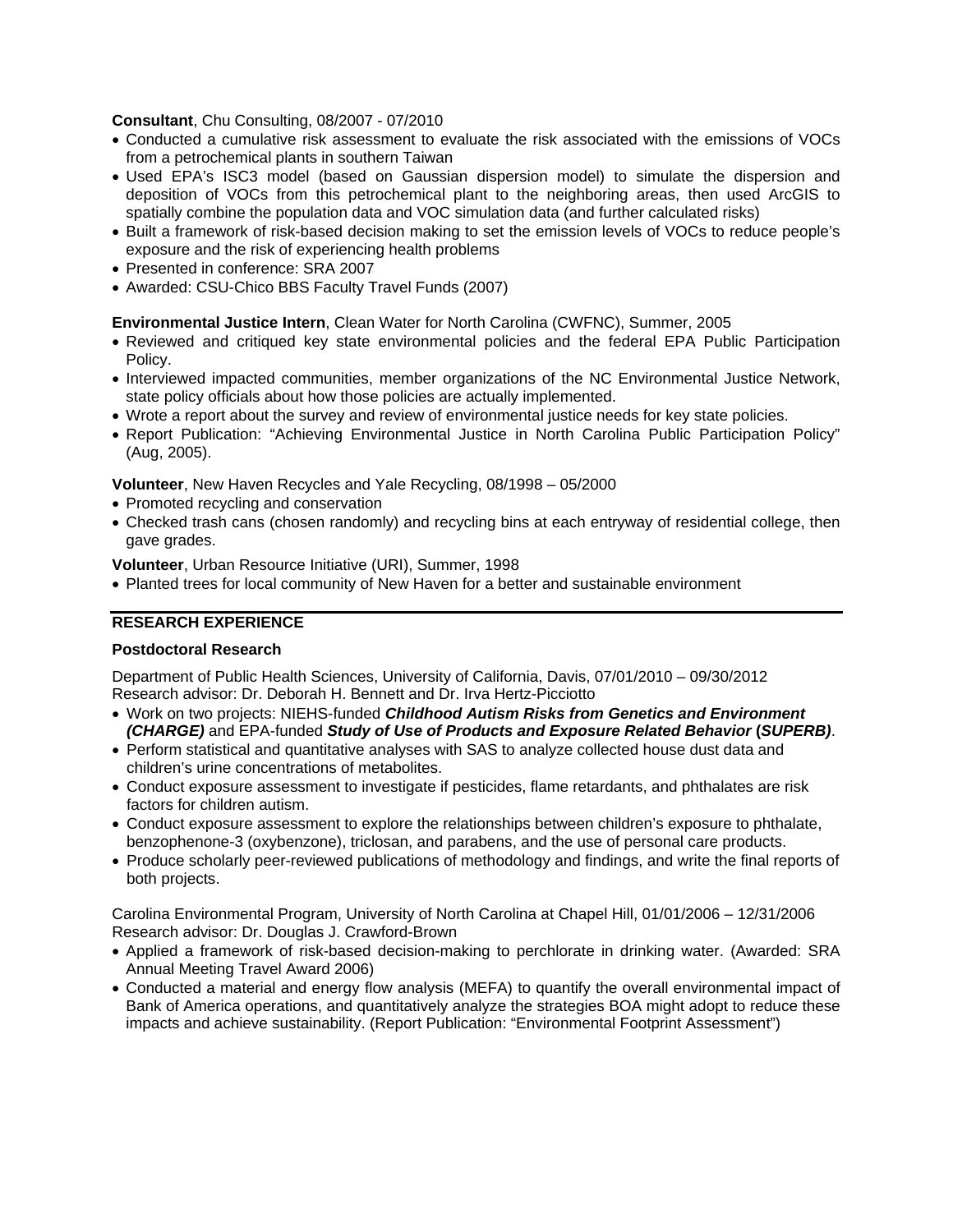#### **Doctoral Research,** 08/2000-12/2005

Department of Environmental Sciences and Engineering, School of Public Health, University of North Carolina at Chapel Hill

Research advisor: Dr. Douglas J. Crawford-Brown

- Dissertation topic: "**A framework of Risk-Based Decision Making by Characterizing Variability and Uncertainty Probabilistically: Using Arsenic in Drinking Water as an Example**".
- Conducted risk assessment for arsenic in drinking water.
- Conducted theoretical analysis on the variability and uncertainty issues of risk assessment.
- Conducted a meta-analysis to improve dose-response assessment.
- Conducted analytical and numerical analysis to build a new framework of risk-based decision-making which can be applied coherently across the regulation decisions for different contaminants.
- Presented in conferences: APPAM (2004), SRA (2004, 2005 and 2006), DESE Seminar (2005), CEP Symposium on Safe Drinking Water (2006).
- Awarded: SRA Annual Meeting Student Travel Award (2004 & 2005), UNC-CH Graduate School Travel Grants (2004), UCIS Doctoral Research Travel Awards (2002).

#### **Master's Research**

School of Forestry and Environmental Studies, Yale University, 08/1999 - 06/2000 Research advisor: Dr. Xuhui Lee

- Master's project: "**Forest Stand Dynamics and Carbon Cycle**".
- Research project: "Monitoring Forest  $CO<sub>2</sub>$  Uptaking"
- $\bullet$  Used remote sensing (ERMapper) to investigate the role of forest in the uptake of CO<sub>2</sub>.
- Awarded from Teresa Heinz Scholars for Environmental Research Program (2000) and Klemme Award (1999).

Graduate Institute of Environmental Engineering, National Taiwan University, 06/1996 - 06/1998 Research advisor: Dr. Shang-Lien Loh

- Master's thesis: "**The Loads of Air Pollutants from Urban Areas on a Neighboring Dam and its Water Quality**"
- Research Projects: "Research on Air Pollutant Deposition in Urban Areas" and "the Fate and Flow of Recyclable Materials"
- Used Gaussian's Dispersion model (ISC3) to investigate the loads of air pollutants on dam water.

#### **TEACHING EXPERIENCE**

#### **Lecturer**

Department of Environmental Studies, California State University at Sacramento

Environmental Politics and Policy, Fall 2011

Department of Geological & Environmental Science, California State University at Chico

- Environmental Risk Assessment, Spring 2009 & 2010
- Applied Ecology, Spring 2008
- Pollution Ecology, Fall, 2007

Department of Geography & Planning, California State University at Chico

Seminar in Applied Geography & Planning – Environmental Regulation and Policy, Fall, 2007

Department of Forestry and Environmental Resources, North Carolina State University

Environmental Regulation, Fall, 2006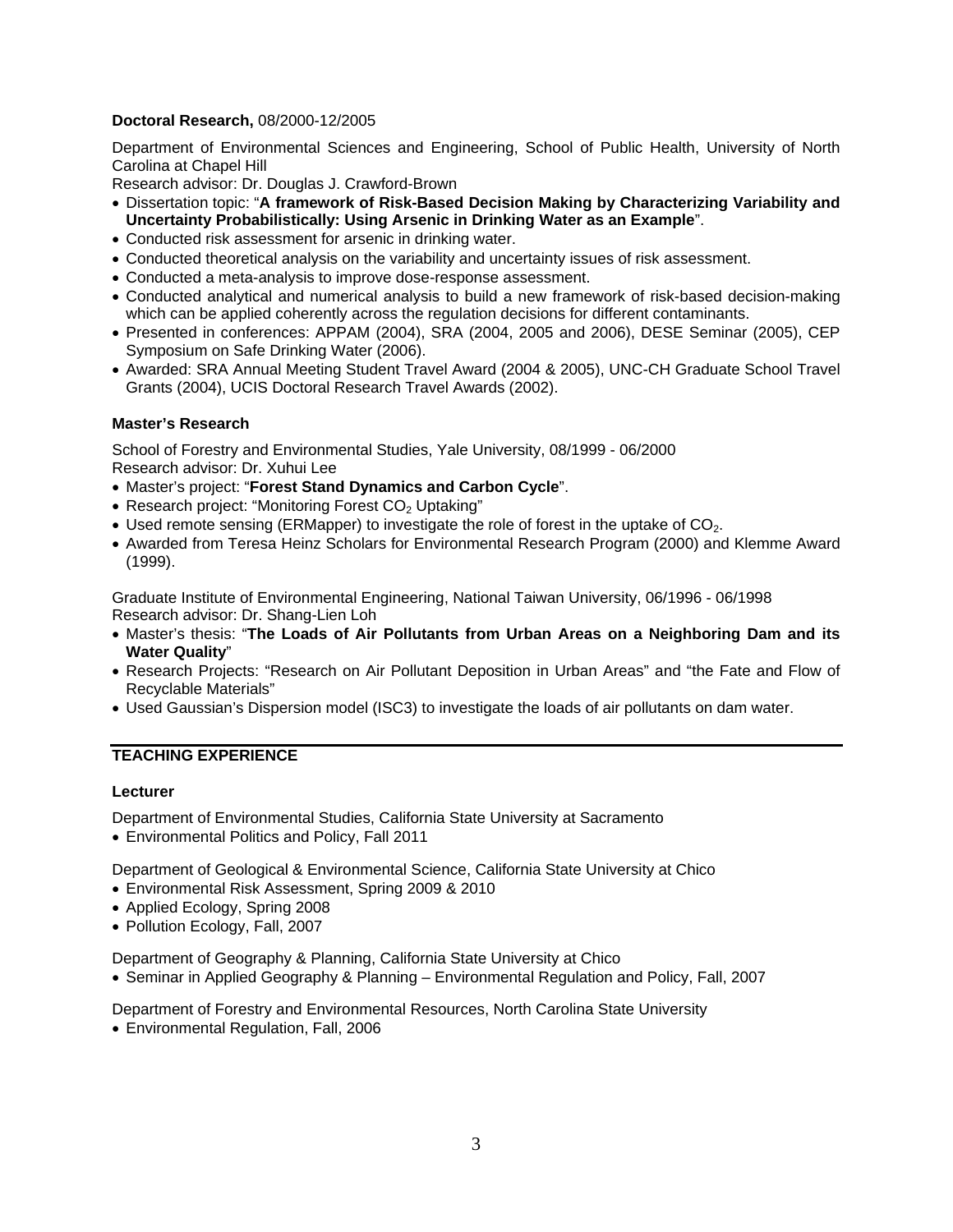#### **Teaching Assistant**

Department of Environmental Sciences and Engineering, UNC-Chapel Hill

- Environmental Risk Assessment, Spring, 2002
- Introduction to Environmental Science, Fall, 2001
- Analysis and Solution of Environmental Problems, Fall, 2001

#### **Lab Instructor**

Department of Environmental Sciences and Engineering, UNC-Chapel Hill Biology for Environmental Science, Fall, 2000

- Graduate Institute of Environmental Engineering, National Taiwan University
- Water Quality Analysis, Fall, 1997

#### **AWARDS and HONORS**

- CSU-Chico BBS Faculty Travel Funds, 2007
- Member of Society of Risk Analysis (SRA), 2006-2008
- SRA Annual Meeting Student Travel Award, 2004-2006
- UNC-CH Graduate School Travel Grants, 2004
- Member of Association for Public Policy Analysis and Management (APPAM), 2004-2005
- UCIS Doctoral Research Travel Awards, 2002
- Graduate Student Teaching and Research Assistantships, 2000-2005
- Teresa Heinz Scholars for Environmental Research Program, 2000
- Yale Forestry & Environmental Studies, Klemme Award, 1999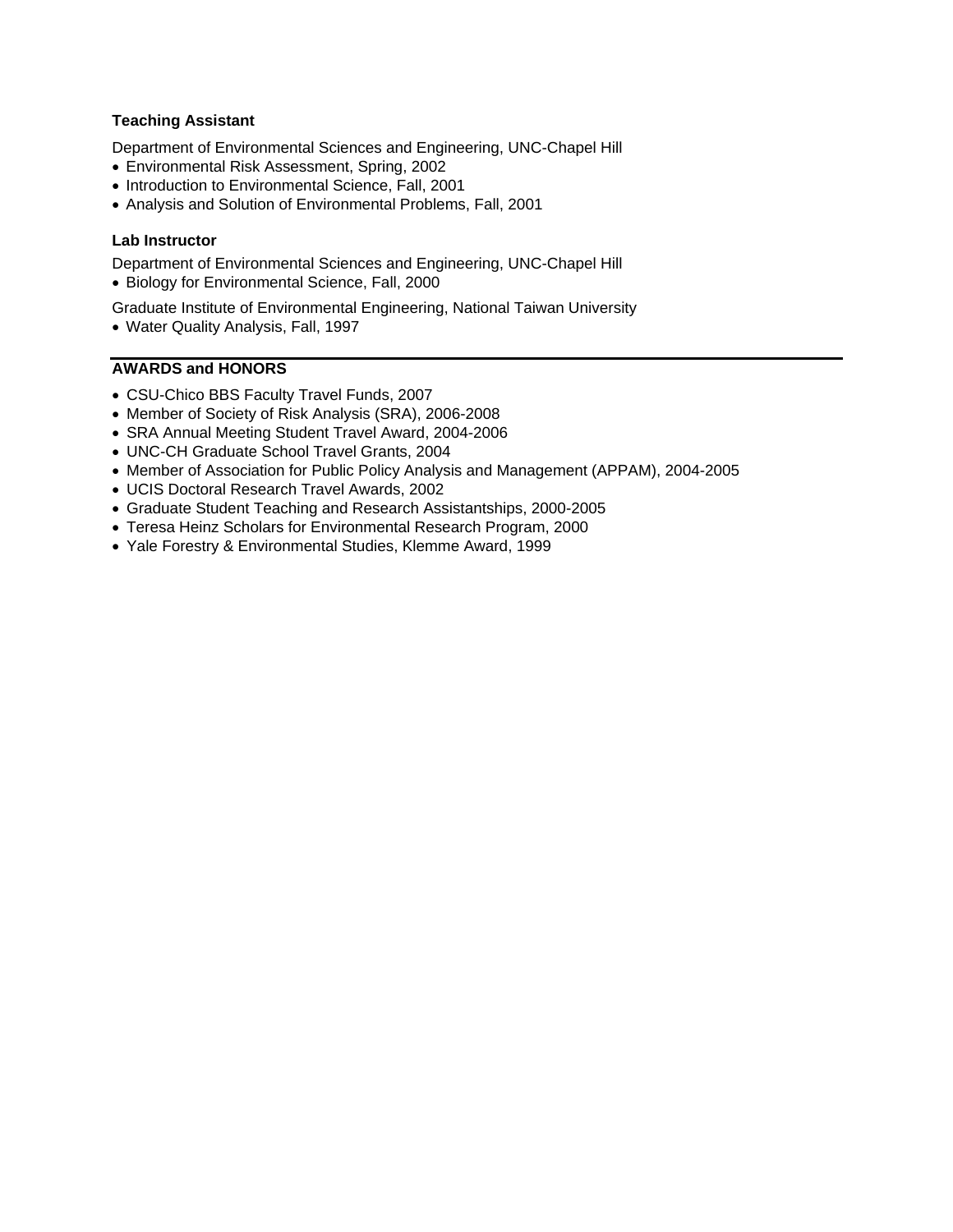# **DECLARATION OF Tao Jiang**

I, Tao Jiang, declare as follows:

- 1. I am employed by the California Energy Commission as an Air Resources Engineer in the Siting, Transmission and Environmental Protection Division.
- 2. A copy of my professional qualifications and experience is attached hereto and incorporated by reference herein.
- 3. I am sponsoring the **Air Quality** and **Greenhouse Gas Emissions** portion of the response to Committee Questions for Walsh Data Center. This testimony reflects my independent analysis of the Application for Small Power Plant Exemption and related materials, data from reliable documents and sources, and my professional experience and knowledge.
- 4. It is my professional opinion that the prepared testimony is valid and accurate with respect to the issues addressed therein.
- 5. I am personally familiar with the facts and conclusions related in the testimony and if called as a witness could testify competently thereto.

I declare under penalty of perjury that the foregoing is true and correct to the best of my knowledge and belief.

Dated: May 13, 2020 Signed: /s/

At: Sacramento, California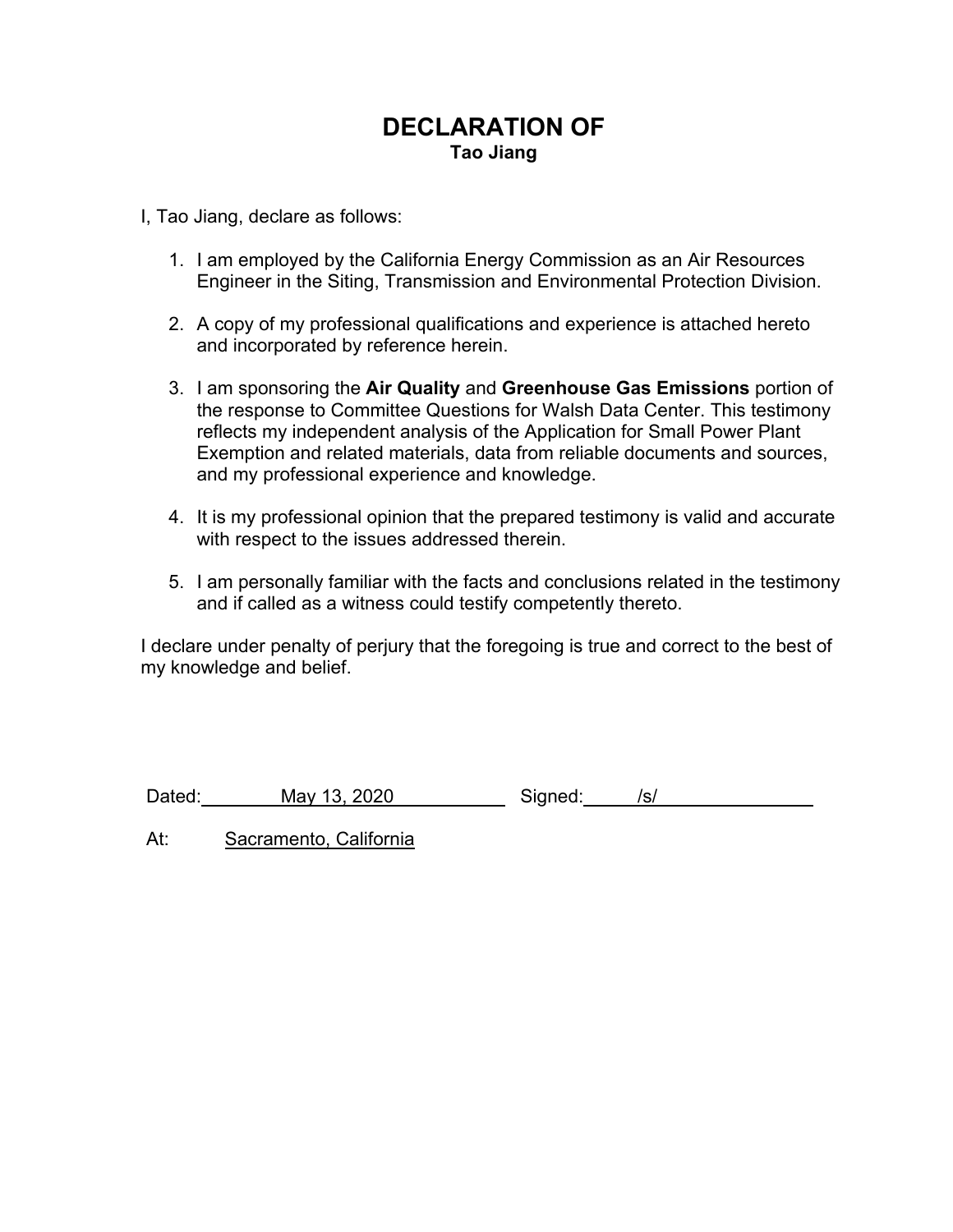# **Tao Jiang, Ph.D., P.E.**

### **Professional Experience**

#### **Air Resources Engineer** *(Jan. 2009 – Present)*

#### *California Energy Commission, Siting Transmission and Environmental Protection Division*

Act as air quality technical lead on power plant siting projects and related linear facilities, including Abengoa Mojave Solar, Ridgecrest Solar Millennium, Almond 2 Power Plant, Pio Pico Energy Center, Huntington Beach Energy Project, Sonoran Energy Project, Pomona Repower Project and Stanton Reliability Energy Center. Also be responsible for compliance work of 26 power plants in construction and operation. Specific responsibilities include the following:

- Analyze the impacts of the construction and operation of large power generation projects and related linear facilities on air quality, Green House Gas and climate change
- Determine the conformance to applicable U.S. EPA, CARB and local air district regulations and standards
- Investigate and recommend appropriate emission mitigation measures
- Prepare air quality staff assessments and technical testimony
- Develop and monitor air quality compliance plans
- Review and evaluate U.S. EPA, CARB, and local air district air quality rules and regulations
- Collect, analyze and evaluate data for the effects of air pollutants and power plant emissions on human health, vegetation, wildlife, water resources and the environment
- Develop, recommend, and implement statewide planning and policy initiatives for the Energy Commission and Governor

#### **Research assistant** *(Sep. 2004 – Dec. 2008)*

#### *University of California, Riverside, Chemical & Environmental Engineering*

- Investigated phase behavior of colloidal particles
- Study mediated colloidal interactions in the particle dispersions
- Build and evaluate models for gas molecules and particulate matters
- Conduct computer simulation and modeling for gas molecules and particulate matters

#### **Education**

| PhD. | Chemical & Environmental Engineering, University of California, Riverside (August, 2008)  |
|------|-------------------------------------------------------------------------------------------|
| MЕ   | Materials Science and Engineering, Beijing University of Chemical Technology (June, 2003) |
| BE   | Materials Science and Engineering, Beijing University of Chemical Technology (June, 2000) |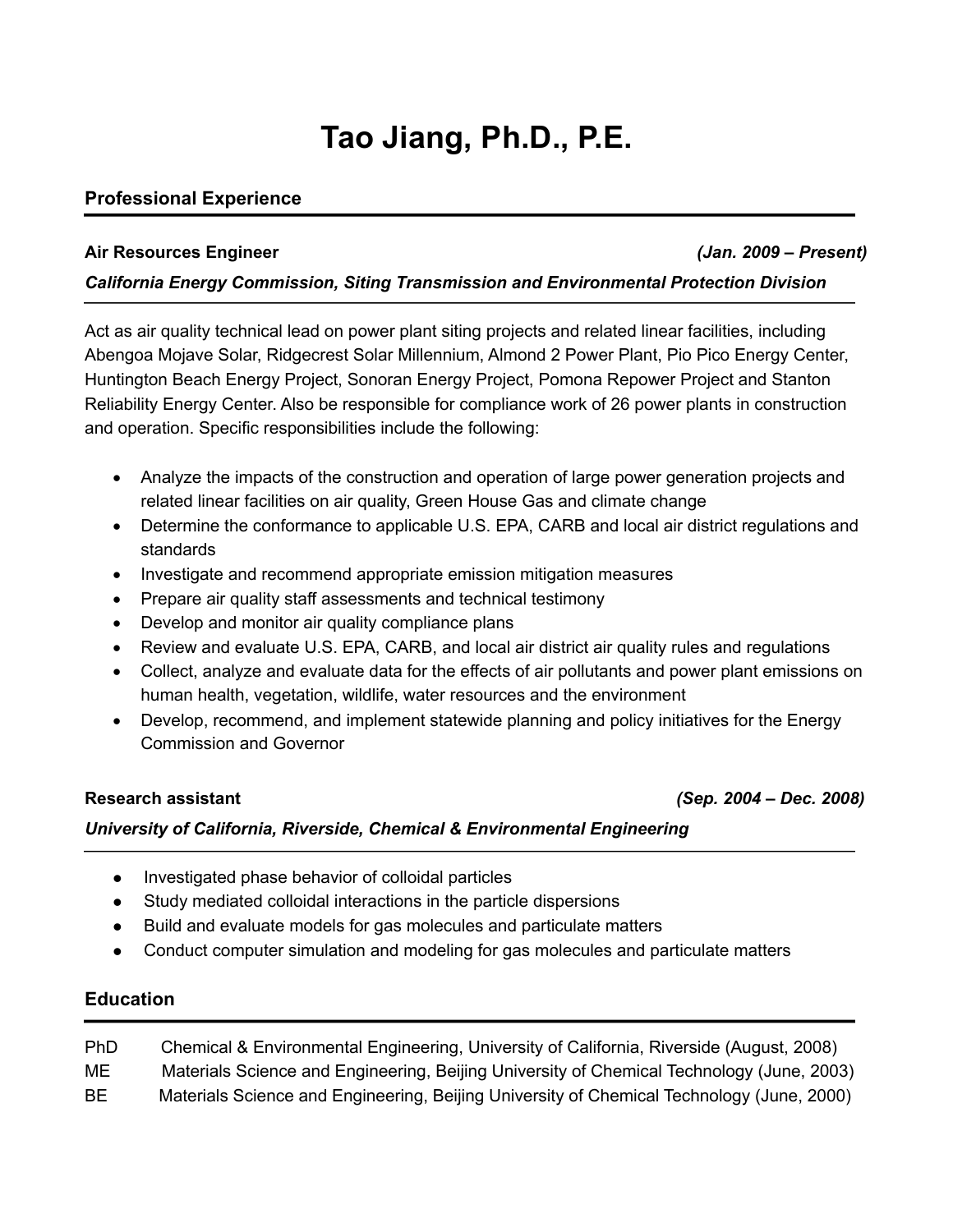# **DECLARATION OF Shahab Khoshmashrab**

I, Shahab Khoshmashrab, declare as follows:

- 1. I am employed by the California Energy Commission as a Senior Mechanical Engineer in the Siting, Transmission and Environmental Protection Division.
- 2. A copy of my professional qualifications and experience is attached hereto and incorporated by reference herein.
- 3. I prepared staff testimony for the Walsh Data Center Initial Study in the technical area of **Energy Resources**. This testimony reflects my independent analysis of the Application for Small Power Plant Exemption and related materials, data from reliable documents and sources, and my professional experience and knowledge.
- 4. It is my professional opinion that the prepared testimony is valid and accurate with respect to the issues addressed therein.
- 5. I am personally familiar with the facts and conclusions related in the testimony and if called as a witness could testify competently thereto.

I declare under penalty of perjury that the foregoing is true and correct to the best of my knowledge and belief.

Dated: May 13, 2020 Signed: /s/

At: Sacramento, California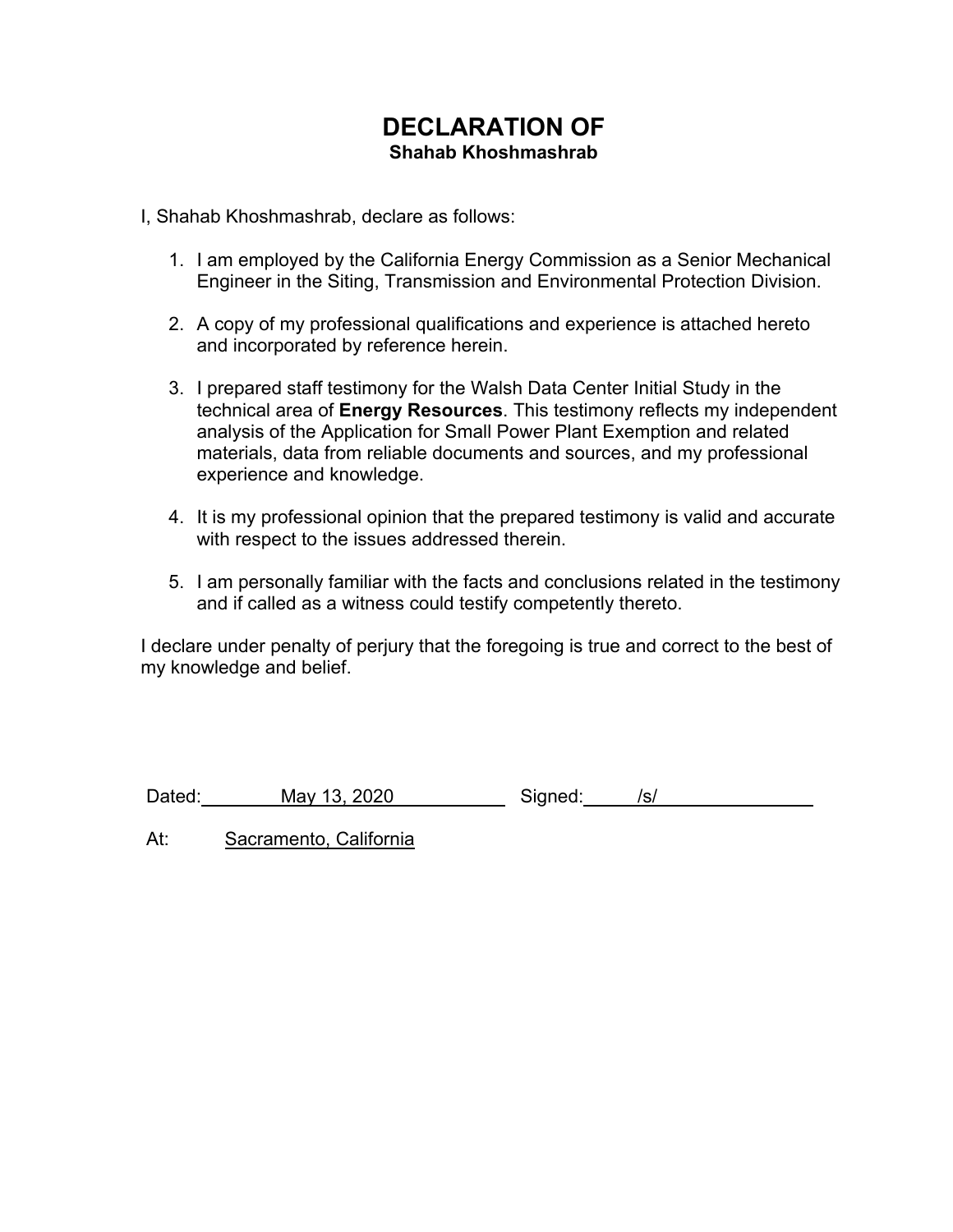## **Shahab Khoshmashrab, P.E.**

Senior Mechanical Engineer

#### **Professional Experience**

**2001-Current**—Senior Mechanical Engineer – Siting, Transmission, and Environmental Protection Division – California Energy Commission

- Perform analysis of, and address complex engineering issues related to, generating capacity, power plant reliability, energy efficiency, noise and vibration, jurisdictional determination, and the mechanical, civil, electrical, and structural aspects of power plants' licensing, construction, and operation.
- Review and evaluate projects to ensure compliance of power plants and related facilities with applicable laws, ordinances, regulations, and standards and California Environmental Quality Act.
- Assist the California Energy Commission in policy making related to electricity generation.

#### **1998-2001**—Structural Engineer – Rankin & Rankin

Engineered concrete foundations, structural steel and sheet metal of various building structures including energy related structures such as fuel islands. Performed energy analysis/calculations of such structures and produced both structural plans and detailed shop drawings using AutoCAD.

#### **1995-1998**—Manufacturing Engineer – Carpenter Advanced Technologies

Managed manufacturing projects of various mechanical components used in high tech medical and engineering equipment. Wrote and implemented QA/QC procedures and occupational safety procedures. Conducted developmental research of the most advanced manufacturing machines and processes including writing of formal reports. Developed project cost analysis. Developed/improved manufacturing processes.

### **Education**

- California State University, Sacramento-- Bachelor of Science, Mechanical Engineering
- Registered Professional Engineer (Mechanical), California License No. M 32883, Exp. 9/30/2018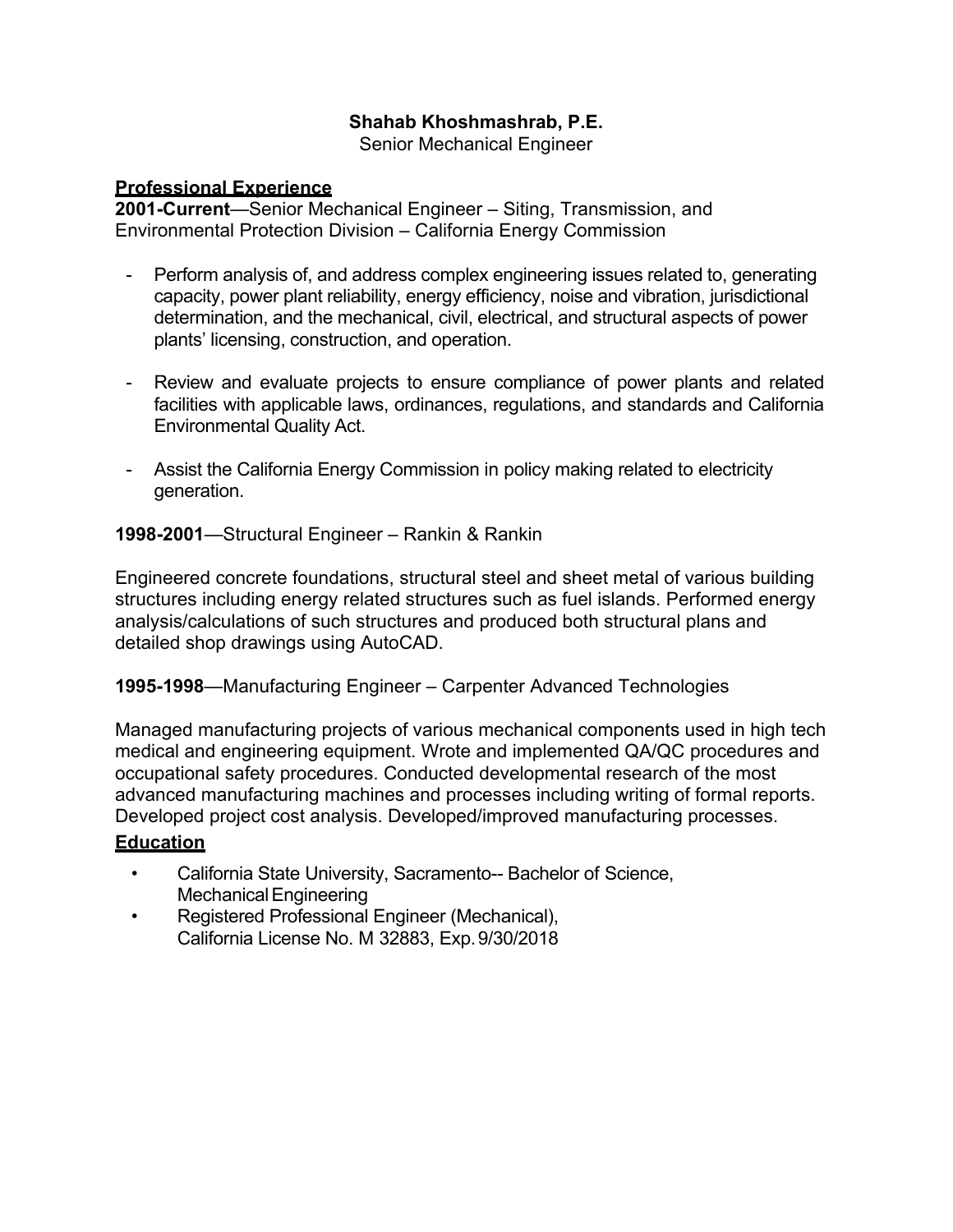# **DECLARATION OF Wenjun Qian, Ph.D., P.E.**

I, Wenjun Qian, declare as follows:

- 1. I am employed by the California Energy Commission as an Air Resources Engineer in the Siting, Transmission and Environmental Protection Division.
- 2. A copy of my professional qualifications and experience is attached hereto and incorporated by reference herein.
- 3. I am sponsoring the **Public Health** portion of the **Air Quality** response to Committee Questions for Walsh Data Center. This testimony reflects my independent analysis of the Application for Small Power Plant Exemption and related materials, data from reliable documents and sources, and my professional experience and knowledge.
- 4. It is my professional opinion that the prepared testimony is valid and accurate with respect to the issues addressed therein.
- 5. I am personally familiar with the facts and conclusions related in the testimony and if called as a witness could testify competently thereto.

I declare under penalty of perjury that the foregoing is true and correct to the best of my knowledge and belief.

Dated: May 13, 2020 Signed: 44

At: Sacramento, California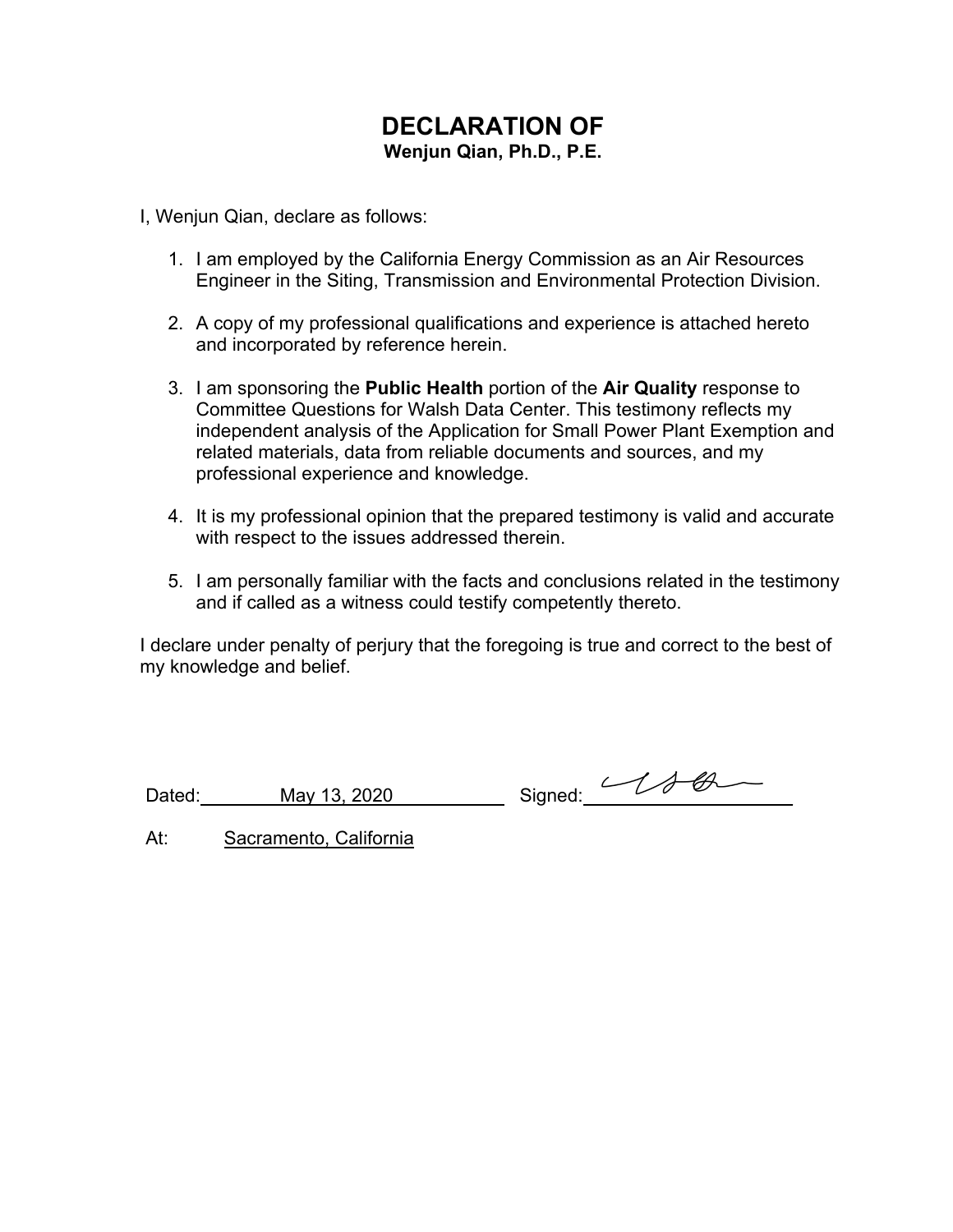# **Wenjun Qian, Ph.D., P.E.**

#### **Education**

Ph.D., Mechanical Engineering, University of California, Riverside, 2010

M.S., Mechanical Engineering, George Washington University, 2005

B.S., Mechanical Engineering, Shanghai Jiao Tong University, China, 2004

#### **Professional Experience**

### **Air Resources Engineer** *(July 2010 – Present) California Energy Commission, Siting Transmission and Environmental Protection Division*

Technical expert responsible for completing environmental analysis on thermal power plant project (including linears) applications seeking a California Energy Commission license, or an amendment to an existing license, in addition to determining ongoing compliance for facilities operating under existing Energy Commission licenses. Specific responsibilities, by technical area, include the following:

#### **Air Quality**

- Reviewing modeling protocols to make sure they comply with current modeling guidance documents.
- Reviewing project applications to verify engineering data, including worst case emissions during construction/demolition, commissioning, and various operating profiles.
- Completing air dispersion modeling to identify the worst case project impacts, and determining whether the project would result in any significant air quality related impacts.
- Determining whether the project would comply with all federal, state, and local air quality laws, ordinances, regulations, and standards.
- Coordinating with local Air Quality Management Districts and incorporating Determinations of Compliance into Energy Commission Staff Assessments.
- **■** Investigating and recommending appropriate emission mitigation measures under California Environmental Quality Act requirements.
- Managing ongoing air quality compliance for power plant facilities during construction and operation.

#### Greenhouse Gases

- **•** Reviewing project applications and quantifying potential greenhouse gases emissions associated with construction/demolition, commissioning, and operation of the proposed facilities.
- Determining whether the project would comply with all federal, state, and local greenhouse gases laws, ordinances, regulations, and standards.
- Analyzing the implications the proposed facility may have on California's electricity sector, and how it may affect greenhouse gases emissions in California and globally.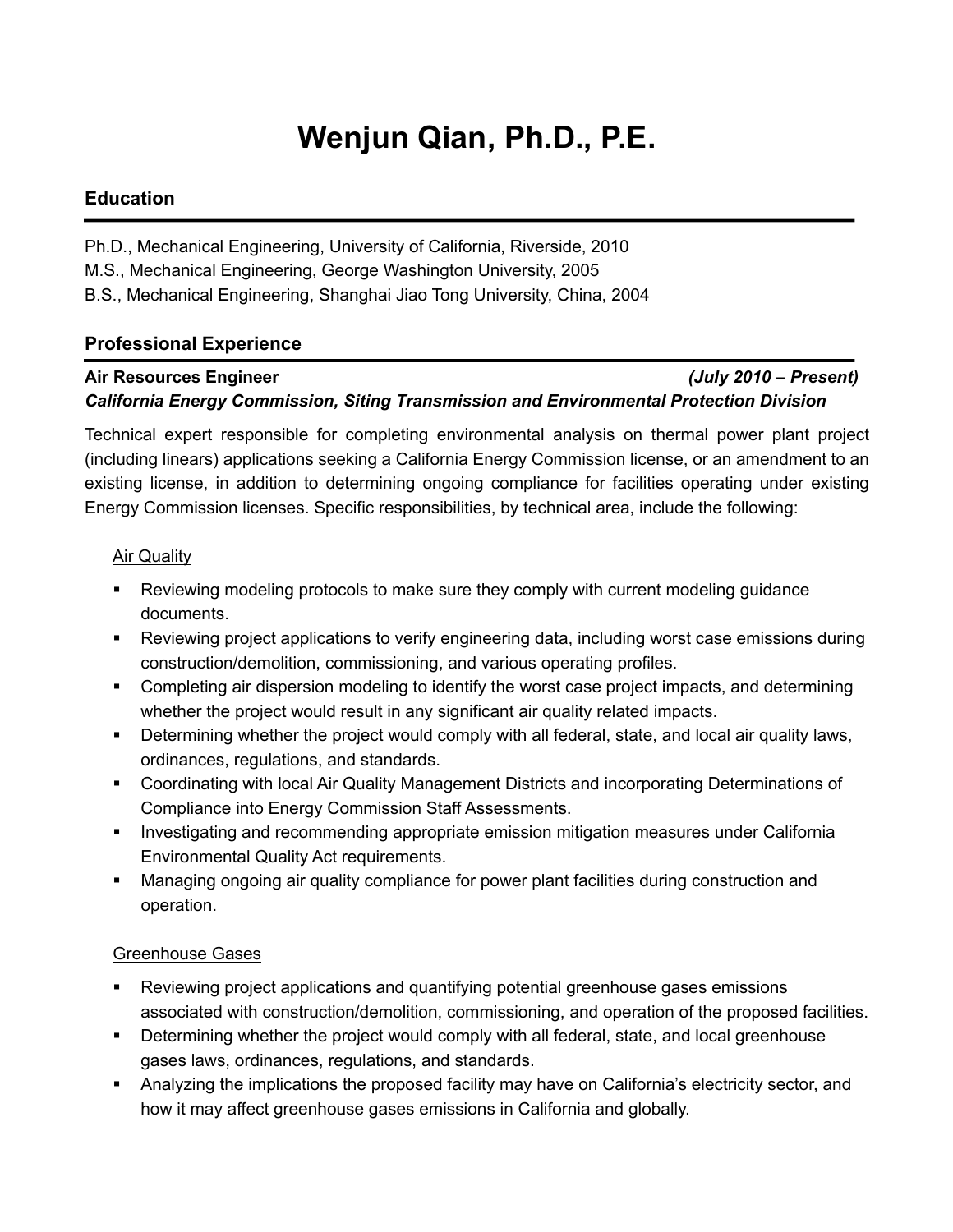#### Visible Water Vapor Plume

- Assisting the technical experts authoring the Visual Resources section to identify potential visual impacts as a result of visible water vapor plumes.
- Reviewing operational design data from visible water vapor plume emitting sources and calculating visible plume frequencies and sizes.

#### Vertical Plume Velocity

- Assisting the technical experts authoring the Traffic and Transportation section to identify potential hazards to aircrafts as a result of vertical plume velocities.
- Reviewing operational design data from vertical plume emitting sources and calculating the vertical plume velocities at various heights.
- **■** Identifying at what height above the plume sources the vertical plume velocities drop below the threshold of concern set by the Federal Aviation Administration.

#### Nitrogen Deposition

- Assisting the technical experts authoring the Biological Resources section to identify potential nitrogen deposition impacts.
- Reviewing and completing air dispersion modeling to identify nitrogen deposition impacts to sensitive habitats.

### Worked on the following AFCs/SPPEs:

Mariposa Energy Project, Laurelwood Data Center, McLaren Backup Generating Facility, Pio Pico Energy Center, Pomona Repower Project, Puente Power Project, Quail Brush Generation Project, Redondo Beach Repower, Rio Mesa Solar Electric Generating System, etc.

#### Worked on the following project amendments:

El Segundo Energy Center, Huntington Beach Energy Project, Ivanpah Solar Electric Generating System, Orange Grove Energy Power Project, Otay Mesa Energy Center, Palomar Energy Project, Russell City Energy Center, etc.

#### *University of California, Riverside, Mechanical Engineering*

- Evaluated air quality impacts of distributed generations in South Coast Air Basin of California.
- Estimated air quality impacts from the key power plant of Los Angeles Department of Water and Power in shoreline urban areas.
- **■** Improved AERMOD performance during low wind stable conditions.
- Prepared and presented multiple comprehensive reports, journal papers, and conference papers.

#### **Research Assistant** *(Sept. 2005 – June 2010)*